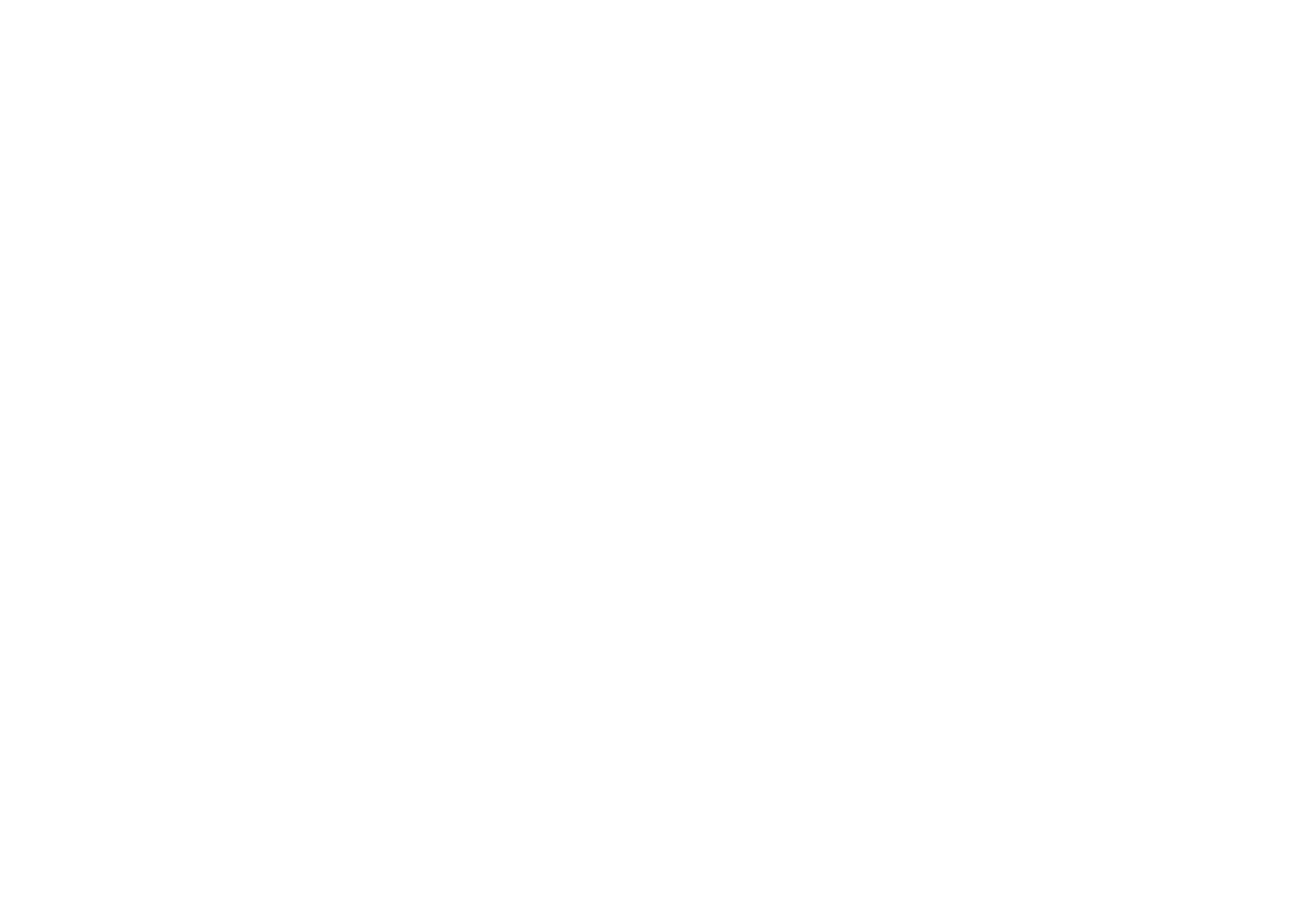# **Blood & Soil: we were always meant to meet...**

A journey of impossible encounters, transnational love and foreign interventions

A performance document by Lena Simic and Jennifer Verson

A performance event took place at the West Everton Community Council (WECC),

Bute Street, Everton, Liverpool, L5 3LA on 1 April 2011 at 7pm

Published by **the Institute for the Art and Practice of Dissent at Home** 7 Bright Street, Liverpool, L6 1DL www.twoaddthree.org

© Lena Simic and Jennifer Verson 2011 © Individual Contributions: the authors

ISBN 978-0-9564165-1-3



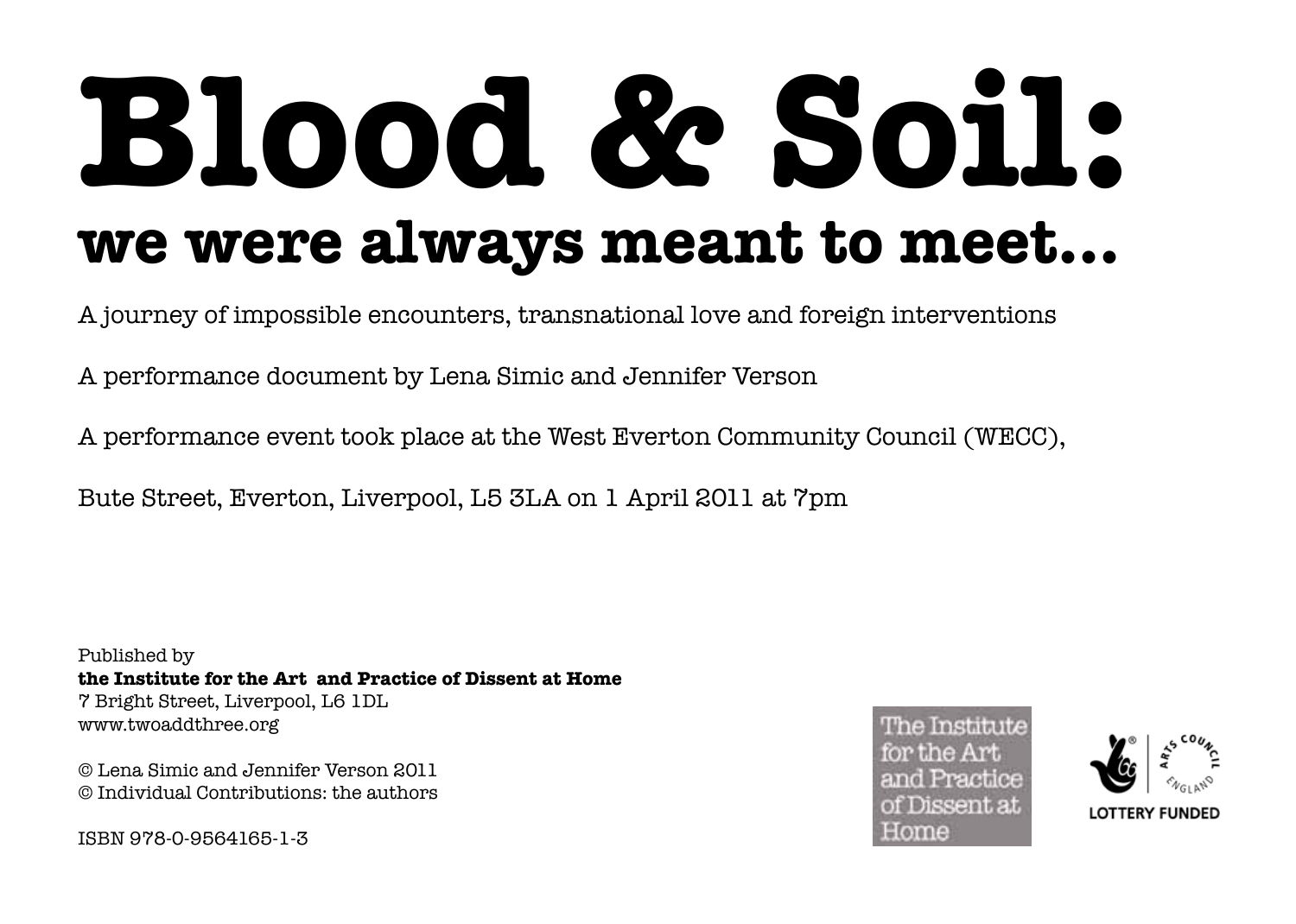# **Introduction**

The performance Blood & Soil: we were always meant to meet... took place at the West Everton Community Council (WECC) in Liverpool on 1 April 2011.

A journey of impossible encounters, transnational love and foreign interventions

Marco Polo was a 13th century trader and explorer who traveled throughout Central Asia and China. Legend has it that he was born on the island of Korcula. It is believed that Marco Polo met Kublai Khan. His stories of distant lands have been transcribed by Rustichello, an Italian romance writer. The two met in a jail cell in Genoa...

Lena Simic and Jennifer Verson are both transnational migrants into the city of Liverpool, both following love. This performance is our exchange. Our hometowns, Dubrovnik and Chicago meet in Liverpool. From the top of Everton Brow we trace back the stories that brought us here - gulf stream, tidal currents, littoral zones, sailboats, airplanes, train journeys, coach trips and steamships. New places are visited, new connections are made whilst our memories are replayed and remade.

Think citizenship and belonging. Imagine a tale of distant places. Be prepared for an authentic fabrication.

This is an expedition. This is an exploration.This is a map making exercise. This is a test.

And we will be checking just how British you happen to be...

This publication is a performance document for Blood & Soil: we were always meant to meet...

The document is divided into three parts:

- Critical Context consisting of Imogen Tyler's short essay 'British Citizenship: A brief critical perspective' and 'Endnotes on How to Become British', a compilation of responses from friends and colleagues advising Lena what she needs to do in order to become British.
- Artefacts from the processes used to create the performance including commissioned works by migrants into Liverpool, writing from some of the participants in community workshops at the WECC and Jennifer's contextualizing piece 'Radical We'.
- Performance Text.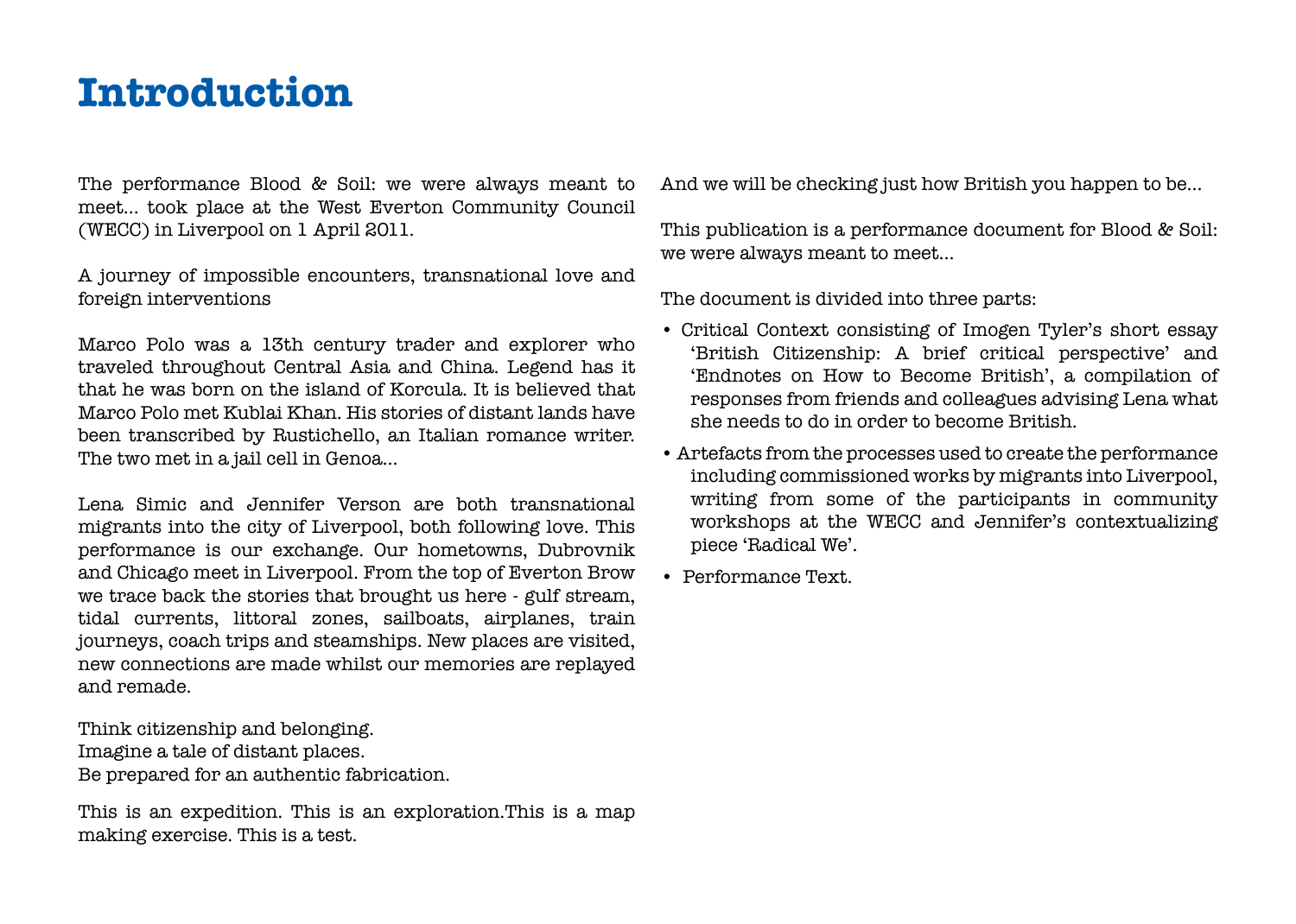# **CRITICAL CONTEXT**

'British Citizenship: A brief critical perspective' Imogen Tyler, Lancaster University

In Britain `citizenship` is an oddly undeveloped concept. It was only after the Second World War, a period of intense post-imperial state-building and significant immigration from the former colonies, that any popular or sustained legal notion of citizenship emerged in British public culture. Indeed, British citizenship was in many ways an accidental consequence of attempts to rebuild post-war Britain and the end of the Empire. So whilst Britain is a `mature democracy`, it only became a `nation of citizens' comparatively recently, before which time it preferred to imagine itself as `an Empire without limits`.

After the second-world war, an influential group of economists, social reformers and sociologists argued there should be a welfare state funded through taxation. Despite the sweeping ideological changes which enabled the Welfare State to become a reality, the term `citizen` remained a largely alien and even faintly ridiculous idea within British popular culture. Indeed in popular culture the idea of citizenship was tainted with negative `radical associations`: the French revolution, the rise of communism, National Socialism in Germany, the 'loony left' and more recently a fear of lost sovereignty in the face of 'Europeanization'.

The 1981 Nationality Act granted British Citizenship a formal legal status for the first time. However, this Act was not concerned with the constitutional rights of citizens; it was an Immigration Act which sought to define, limit and remove entitlements of citizenship from British nationals in the Commonwealth (the former colonies) in order to radically limit immigration to the British Isles. To achieve this, the Act created several convoluted categories of British nationality and citizenship, including a category of `Commonwealth citizenship', which removed from British nationals in the Commonwealth (and Hong-Kong) their historic rights to residency in the United Kingdom.

A lot of people who are deported from Britain today would, until 1981, have had the right to reside here.

The 1981 Act was a response to a fear that Britain was losing its sense of national identity An argument we still here a lot in political rhetoric today. The passage of the 1981 Act through parliament was a significant event in the history British race relations. While it was debated in parliament, riots broke out in Brixton, a borough of London with a significant black population. The Brixton riots marked the first significant period of civil unrest in Britain of the twentieth century, and sparked months of rioting in Black and Asian communities across England (including in Toxteth, Liverpool). The fear amongst these communities was that they were being made into `second class` citizens.

Since 1981, the legal, political and social concept of `British Citizen` has been integrated into a vast spectrum of British life. Today citizenship is employed as a means of 'securing the borders', for example through the establishment of a multi-million pound immigration industry: since the mid 1990s, Britain has witnessed the largest mass imprisonment of foreign nationals (non-citizens) since the internment of German nationals during the Second World War, the deportation of hundreds of thousands of failed asylum seekers and other `illegals', and the enforced destitution of at least 250,000 men, women and children who have failed to secure citizenship and have no access to the provisions of the welfare state, but are unable or unwilling to return to often war-torn countries of origin.

Citizenship is also being employed to 'secure the future' through an `active citizenship agenda' in school and communities, which aims to transform `unruly` migrant and native populations into productive citizens, through criminalisation, education and 'forced volunteering'. Citizenship is increasingly marketed by the state as a moral value to be achieved by education and/or work. In fact today, we are all governed by citizenship, as ideas about the kinds of citizens we should be and systems are created to identify those that 'don't belong here'. The designation of failed or failing citizen scapegoats includes not only 'illegals' but the 'anti-social', the unemployed, the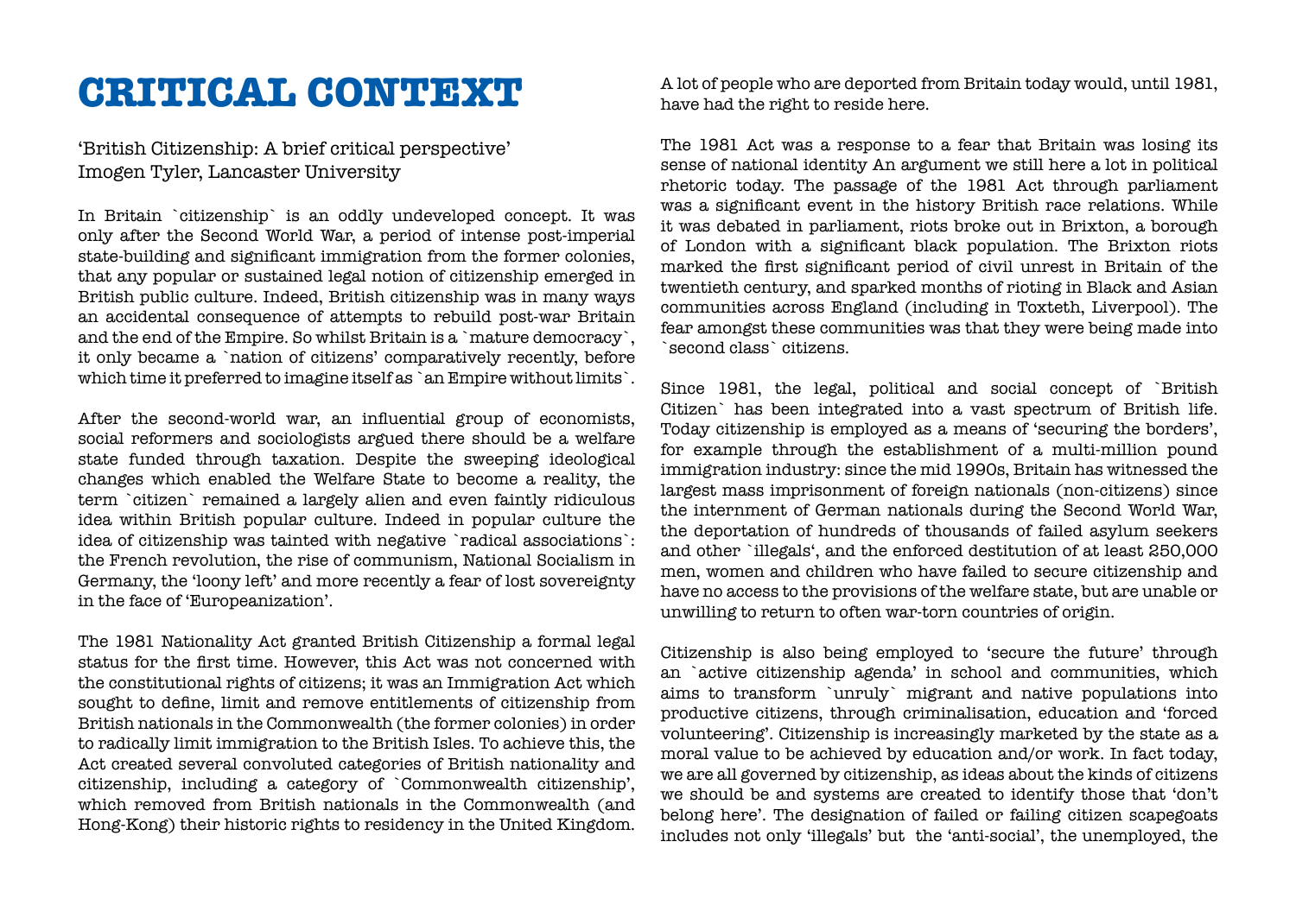obese and drug-addicted, the` chavs` and teenage mothers. There is perhaps no better example of the perverse logic of contemporary British citizenship than the policies which characterise the neoliberal ConDem government in Britain, in which rhetoric of social citizenship ('the Big Society'), prevails as an alibi for policies which are eroding the welfare state and deepening inequalities between classes and generations of people.

At an historical juncture when the state is instituting a programme of reforms aimed at 'deepening citizenship' (Lord Goldsmith 2008, p.11) through further legislation, compulsory citizenship education, and newly designed categories of 'active' and 'earned' citizenship, this critical perspective has aimed to illuminate the dark underbelly of the citizenship agenda. Of course, the story I am telling about British citizenship is partial. Citizenship is difficult to define because it is continually recreated through complex legal, political, social and pedagogical practices. Conflicting forms of citizenship materialize through local, national and transnational bureaucratic processes and perhaps this conflict is precisely at the heart of citizenship's democratic potential, as a source for social good, as well as a way of controlling people who live in Britain.

## **References**

Goldsmith, Lord. 2008. Citizenship Our Common Bond [online]. http://www.justice.gov.uk/docs/citizenship-report-full.pdf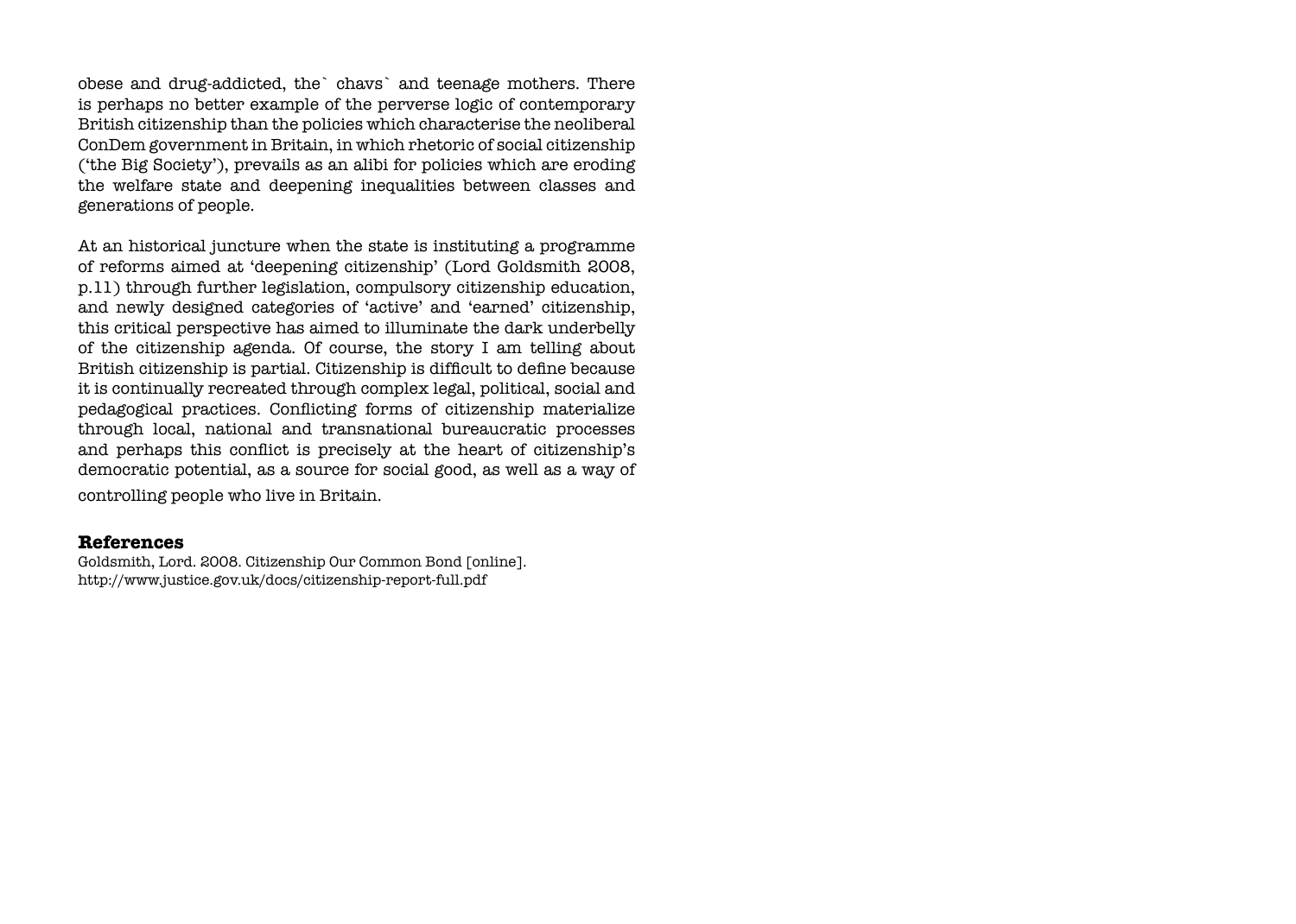## **Endnotes on How to Become British Lena Simic with Friends and Colleagues**

Email from Lena to her Friends and Colleagues in the UK, 31.01.2010

Dear...

Today, 31.01.2010 is exactly 10 years that I entered the UK with Indefinite Leave to Remain. And here I am:

Three kids, performance practice, the Institute for the Art and Practice of Dissent at Home, PhD, permanent lecturer job and still married to Gary even though we married just for the papers…

As of today I have started the process of 'Becoming British' – applying for UK citizenship.

I will be filling in the obligatory forms, studying "Life in the United Kingdom: A journey to Citizenship (published on behalf of the Life in the United Kingdom Advisory Group, with the permission of the Home Office on behalf o f Her Majesty's Stationary Office), studying 'British citizenship Test Study Guide: The Essential Study Guide for the Life in the UK Test', going on to pass/fail the Citizenship text and attending the Citizenship Ceremony…. The whole process is estimated to last six months.

However, I also wanted to ask you, my British friends and colleagues, all of whom I have met during the past 10 years of living here, for a favour:

Could you please give me a task to accomplish which would help me with my project 'Becoming British'; what do you think it is I need to do in order to 'Become' British.

I have already been given some tasks by a few people that came to join me today at the Institute for a Sunday Roast. These include:

Reading the Daily Mail, daily. Watching Eastenders, Reading Alan Bennett plays, Reading the Guardian Listening to the Beatles, Trying to get to the BBC Radio 4 (Women's Hour is probably my best bet – someone suggested), Dressing up in a short dress and going out 'till 3am Saturday morning in Liverpool City Centre (+ drinking so much I don't feel the cold), Going to Butlins for a holiday, Going to Spain for an all inclusive holiday

It is primarily through these activities and tasks, which I receive from you, that I want to start my investigatory journey into citizenship…

Just to say that I will make whatever advice you give me part of a performance (or its documentation) if that is OK with you, please let me know.

Thank you and looking forward to your replies



Lena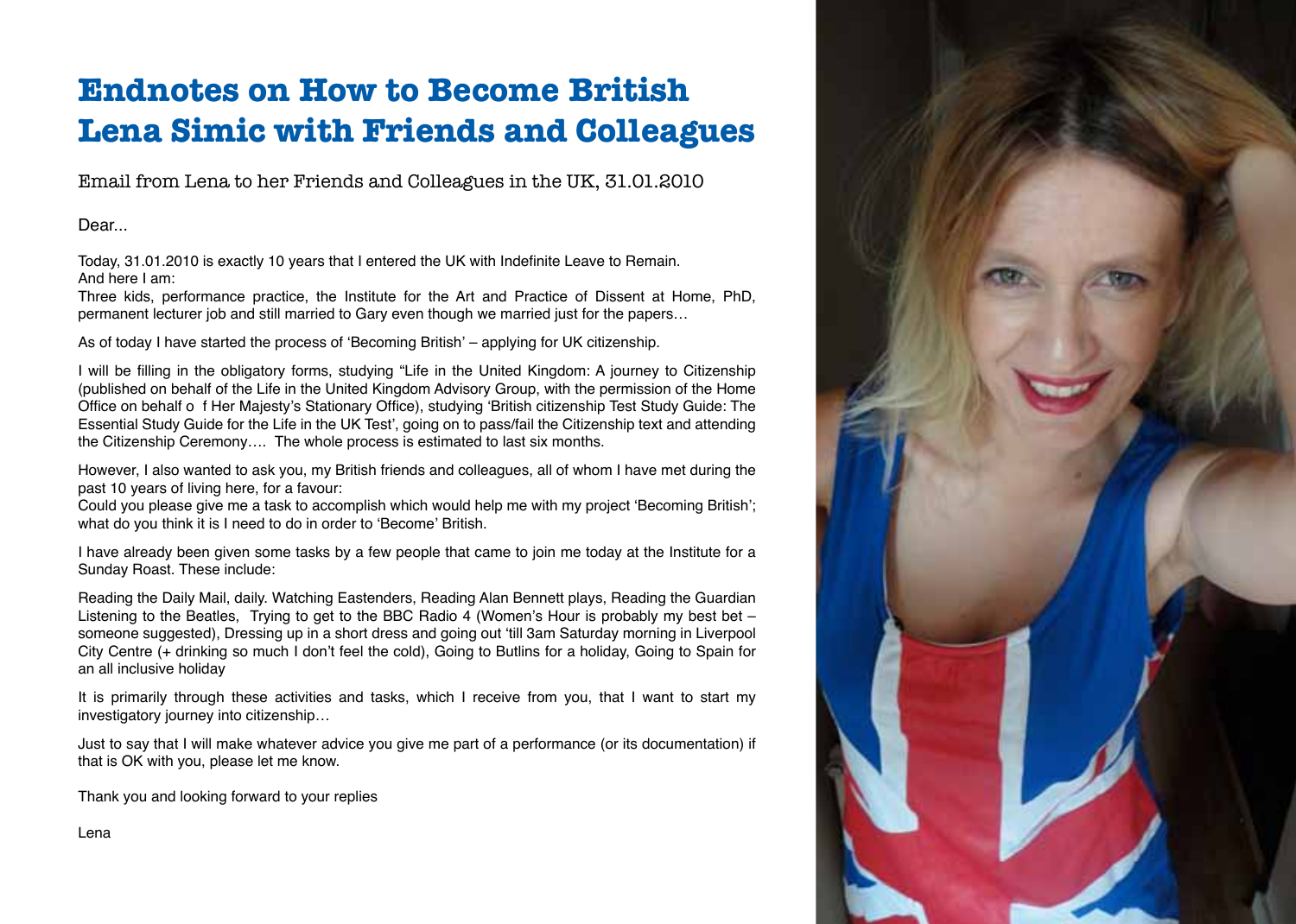### **A**

## Hey Lena,

And welcome to this green and pleasant land, ha ha ha!

My very first thought on reading this, was to cook a roast dinner with all the trimmings, but it would seem by the end of the email that you have already done this so I think we can conclude you must already be British! I am going to think about this some more and get back to you, although I also agree very much with Emily's white bread toast, marmite, porridge, sausage and beans. I have a nostalgic love of baked beans which disgusts my friend who is from the south of France and seems to encapsulate much of what is wrong with (some) British food for her! I love them. and mushy peas, but that is a recently acquired grown up taste. Probably you should walk through a field of cows and go to the seaside too. Eastenders might help, or Coronation Street. Sweetie jars, crisps...but it is not all about food- I will think on.

Looking forward to seeing you friday! Love Abi XXX

Abi brought Marmite, limited edition Martson's Pedigree, England Cricket, with yeast from the official beer of England cricket. At the back of the jar says: 'Cricket is like Marmite, entirely eccentric, wholly British and something the rest of the world will never truly understand.' Dicky Bird

\*\*\*

#### Hi Lena,

I suggest that you start to drink a 'cup of tea' every time you are feeling stressed, worried, upset, nervous or anxious. Also you must offer a 'cup of tea' to anyone who comes into your house. Finally, start using the phrase 'pop the kettle on love'. Good luck

Alice

\*\*\*

#### Hi Lena,

I had some ideas. They all involve food or drink!

Eat a ploughman's or a roast dinner in a country

pub with a pint.

Watch the match in a pub with a pint.

Watch Wimbledon whilst eating strawberries and cream.

Have fish and chips on a park bench or overlooking the Mersey.

Get chips on the way home after a debauched night out.

Stay in a seaside B&B and order a cooked breakfast.

Go camping in the Lake District and cook bacon, eggs and beans and tea on a camping stove.

Have tea and cake in John Lewis.

Eat your dinner whilst watching reality TV.

Let me know how you get on,

## Anna

### **B**

Ben advised me to get onto Radio 4, Women's Hour being my best bet. Also to drink so much when dressed in my mini skirt on a night our so that I no longer feel the cold

## \*\*\*

To become British, Lena, you must be able to prove you understand the concept of 'ALBION'. A god place to start is the art and writing of the very British William Blake. Best wishes

Bryan

## **C**

Hi Lena, my nearly English compadre,

I think to be more English you should try to colonise someone or some land.

Or have a game of Crown Green Bowling. My dad plays.

#### Carmel

\*\*\*

Hey Lena

thanks for coinciding it with that! Ha

Perhaps you could borrow Bry's MBE and wear

it for a day?

Nothing says British quite like the honours system...

There's even a dress code for when you wear it!!! (not that he ever has!)

X

\*\*\*

...very much agree about the queueing, Bill Bryson writes about how the British have developed the single queue for the multiple desk scenario, French don't queue at all and the Spanish neither queue, nor move away from the desk/buffet when they are done...do Germans queue? I think the Canadians are a bit like the British about queueing. I was nearly deported at Montreal last time for inadvertently jumping a queue, you'd have thought i'd spat in someone's face the way I was looked at.

hope you're all well. it hasn't stopped raining in Cardiff since I arrived chez lovely Emily, but the research for Market Road is going well never the less...looking forward to meeting James in person tomorrow, any concerns or ideas you want to put in my head before that happens let me know. I'm meeting him at 3pm

## lots of love

## cxxx (Claire)

ps what about chatting? Talking about the weather, top 10 British chatting topics?

\*\*\*

Caroline brought Stuart Maconie's 'Adventures on the High Teas' book. She also texted me on 17 Feb telling me to read some articles in the Guardian http://www.guardian.co.uk/ commentisfree/2010/feb/17/how-to-bebritish-hadley-freeman

## **D**

## Hi Lena,

Good luck with your project, it sounds really interesting and sorry we couldn't make it to yours on Sunday. Here are a few thoughts on Britishness, developed largely from our time in Austria, seeing ourselves and our Britishness more objectively and discussing National traits with other artists from Turkey and Germany. They're not tasks, as such, but I guess they

are observations that could be developed into tasks where appropriate. And yes, of course use anything you want for your performance.

Politeness - a major British characteristic which can be broken down into several different behavioural patterns, here are just a few...

- Over use of deferential terms such as Sorry, please, if you don't mind...

- Guardedness of emotions, exercising restraint in social situations
- Lack of directness, not expressing what you mean, agreeing with others to save face
- Feeling acute embarrassment at the behaviour of oneself / others that goes against social norms (but trying to show it, obviously!)
- Politeness can also be felt as a sense of coldness
- / keeping others at arms length
- Can also be associated with judgment of others who are deemed to be less polite
- Queuing

I guess politeness / embarrassment also leads nicely on to some other social conventions, such as the obvious talking about the weather, or more specifically moaning – e.g. saying things like "I like it hot, but not this hot", when it gets above about 15degrees.

#### Also:

- Repressing your emotions until either really drunk or angry, then crying or getting in a fight.
- Talking about "Europe" as a separate entity which we are not part of
- Obsession with security / crime, installing cctv on the front of your house
- dislike / mistrust of strangers (whilst remaining utterly polite)
- Anti-intellectualism
- Political apathy
- Having a strong provincial accent

- Dressing in more outlandish / expressive clothes than most of our European counterparts, more makeup, hair dye etc (I was particularly aware of this one while we were in Austria, it actually made me feel quite depressed feeling like I should be wearing no makeup and grey, baggy clothes to fit in with all the young people. It was so nice to get back to the UK, plaster my face in makeup and wear something a bit wild!

## Congrats on your 10 years!

I planned to mention this in my lecture today, so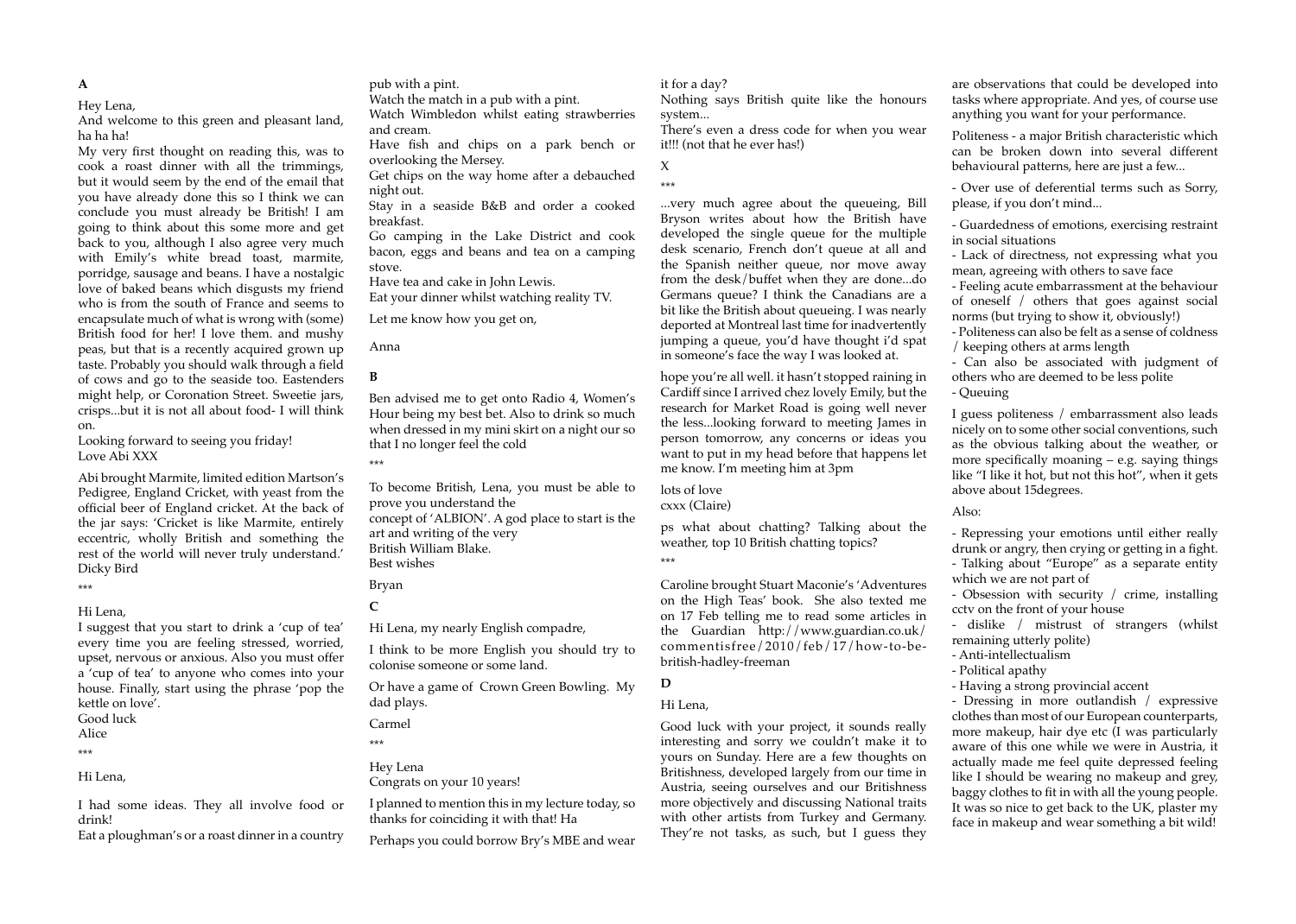We'll update you if we think of any more. Good luck becoming British! See you tomorrow xx

## **E**

Eat one / all / any of these things for breakfast

- 1. marmite on white sliced bread toast
- 2. porridge made with full fat milk and honey
- 3. porridge made with water and salt
- 4. sugar puffs
- 5. fried egg, beans and sausages

I'm sure this is the building blocks of my britishness

#### Love emily

Forgot to add, this comes very much from my dad's side of the family. my mum's side are all from mainland europe and eat fruit, yoghurt and freshly baked bread with jam for breakfast. X

## \*\*\*

Hi Lena- I think hosting a cream tea - scones, jam, clotted cream and tea in a teapot with cups and saucers (not teabags and mugs) is something you might add to the list. Oh and if you tried this English 'ritual' - you might introduce a rule about having to talk about the weather!! best E.

## **F**

## Hi Lena,

Hope you are well there. Here are our suggestions for 'Becoming British'.

1. Apologise when it's not your fault.

2. When driving during heavy traffic, whenever safe let a person or persons cross the road or let a vehicle pull out in front of you.

3. When asked by a charity worker for a moment of your time you must internally recite the mantra:

I am on an island

I will never meet the impoverished you cannot have my money

Externally you state, 'I'm sorry I have no time to spare at the moment.'

## **G**

## HI Lena

Good to hear from you. These are my

suggestions which are much more 'traditional' than some you have been given and sort of range across the class divide- though maybe you have to decide whether you are going to to be middle or working class British?

There are several and it doesn't sound like you will have time to do them all so Ill leave it to you to pick one: learn how to play cricket ( and teach your kids how to): go to the seaside for a day out in the rain and eat sandwiches plus flask of tea either in the car- or much better-in some sort of open sided shelter; start a scrap book on the Royal family- or one of the Royal family - and go to an event where they are visiting: learn to do the hokey cokey and always join in the conga: listen to shipping broadcast on radio 4: complain about the weather at every possible opportunity: on your late night out in Liverpool end the night with a kebab as you walk home - in high heels: chose curry and pizza as your favourite foods; watch the last night of the Proms on TV and sing along to the finale : go to Wimbledon and queue for tickets or just watch it on TV and get very passionate about a male British player: start feeling just a tiny bit ambivalent about the Germans...(remember WWW 2) and the French ( remember Agincourt) but forget the rest Europe exists- except during relevant football matches and during the Eurovision song contest; become ridiculously obsessed by the 'Bloomsbury Group'; join in pub quizzes: learn the names of Henry 8th Six wives but make sure you then forget at least 2 of them; go and visit a National Trust property ( one with a nice garden and a tea room); learn the poem 'IF' by Rudyard Kipling by heart; take up gardening; never miss an opportunity to put on fancy dress - especially for charity; always bring your own tea bags with you when you travel abroad.

I think that's enough to be going on with.....

Best

Gerry **H**

Great to hear from you, and to read about "Becoming British." I think you've got to have a bottle of HP sauce always on the table (look carefully at label next time you're in a shop that

stocks it); also, Colman's English mustard. As for Radio 4, try cottoning on to The Archers (daily, 15 mins, for last 60+ years). Catch up on old films, starting with Brief Encounter and the Carry On films. Helenx

**I**

Ilva and Sasha (new British citizens from Columbia and Serbia) suggested I should walk around Hardman Street in a mini skirt at 3am in the morning, go to an all inclusive holiday in Spain and eat fish and chips there. I should also get a fake tan.

\*\*\*

Imogen and Bruce, who were are roast dinner, 10 years on, party suggested to read watch a soap opera, like Eastenders, take a family to Butlins holiday, read Daily Mail. Their children Louie and Bella said I should listen to the Beatles, read Alan Bennett plays and read the Guradian.

Other suggestions at the party included becoming a member of a golf club, go to royal Ascot or Grand National, visiting National Parks

**J**

## i feel rather serious about this!

So, implicit is the questionable notion of joining some kind of white british cultural norm. Ok. Well. This would be my stab at that.

Actually, on reflection, i would prescribe it more for white britons, but anyway.

Read "How Green was my Valley" novel by Richard Llewelyn

Read "Sea Room" by Adam Nicolson

Watch Huston film "The Field"

Read "Only the rivers run free: Northern Ireland, the women's war" by Eileen Fairweather, Roisin McDonough, Melanie McFadyean

Read "The Empire Strikes Back - Race & Racism in 1970s Britain" by Paul Gilroy and others Read "The Sea Kingdoms: The History of Celtic Britain & Ireland" by Alastair Moffat Read "Things Fall Apart" by Chinua Achebe

How the East India Company shaped the modern multinational" by Nick Robins Read The Road to Wigan Pier - Orwell Watch Ken Loach films set in UK x 2 Wood & Walters comedy series on TV Absolutely Fabulous (TV) Watch Morecambe & Wise comedy (TV) James Bond movies Watch totally classic films "Passport to Pimlico" and "The Lady Killers" (Ealing Comedy) "Carry On" films (at least two, but the more the better) Visit Clifford's Tower, York Castle, site of 12th century massacre of Jews (100 years later, jews expelled from Britain and forbidden from entering for 350 years) Walk the Pennine Way (or another long meaningful walk) Stand on the cliffs at Dover Visit Isles of Scilly, Shetland, St Kilda, and Wight Cross the Channel by ferry Cross the Atlantic from Liverpool by cargo ship! Sit on the Circle Line (London) for 2 hours, observe... Go up the Mersey to Manchester by boat Count how many references to anywhere in the UK other than London occur in The Guardian, Independent, Times etc Of course, the main and definitive "test" is whether you have come to love Marmite, and have nervous palpitations at the thought of running out. good luck

Read "The Corporation that changed the world:

xxxxx jane \*\*\*

Dear Lena

Though born British, I too don't have a drop of English/Scottish/Welsh/Irish blood in me. But here goes:

Learn the rules of cricket and then watch an amateur league Sunday game (complete with picnic)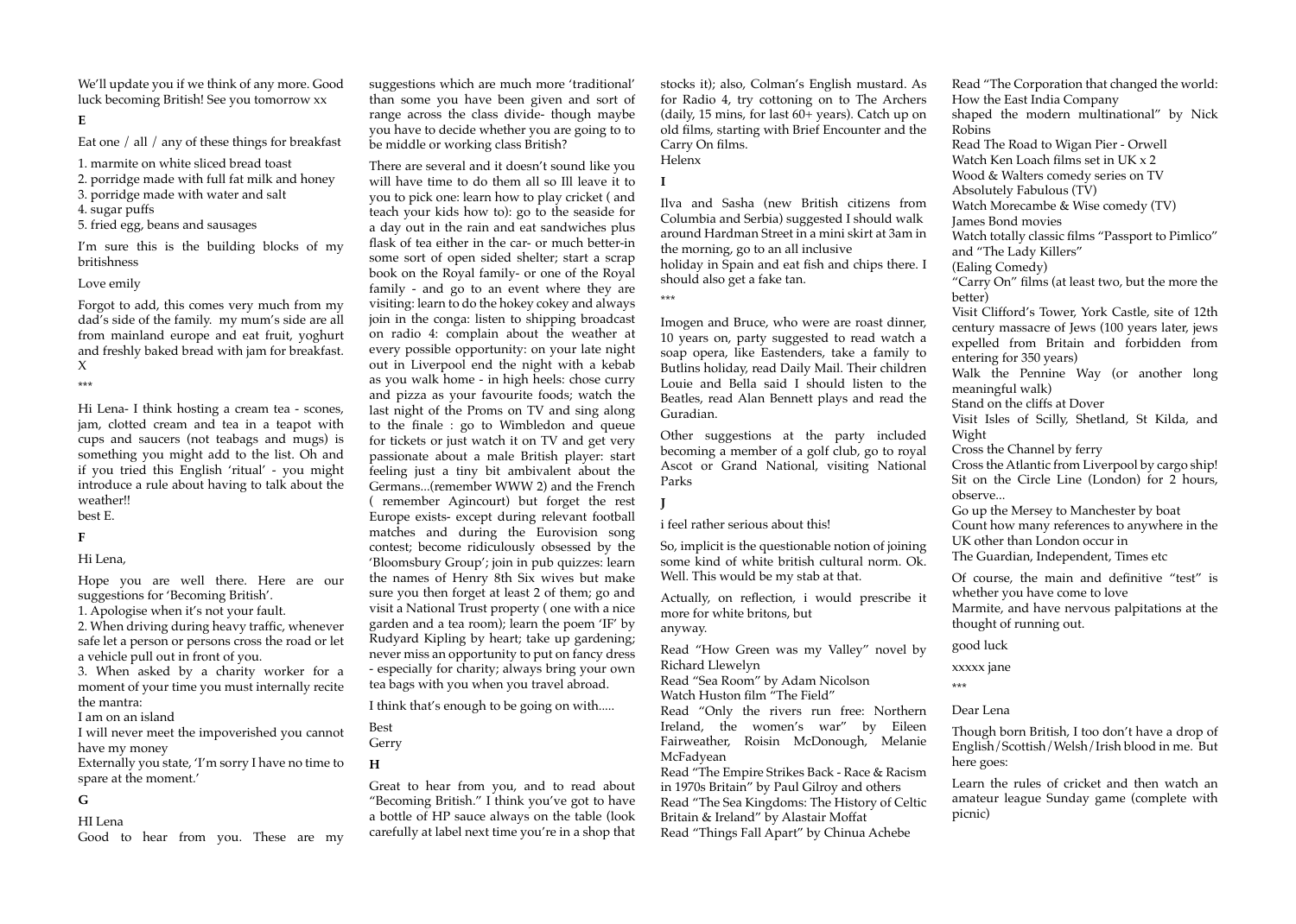# **ARTEFACTS**

## **a radical we...**

by Jennifer Verson

'Blood and Soil: we were always meant to meet...' performance is part of a process and a body of creative work that Lena started in 2009, the original title of the piece was 'Becoming British'.

When Lena invited me to collaborate with her on this performance it was complicated. I was studying to pass my 'Life in the UK' test to get my Indefinite Leave to Remain, but I wasn't sure if I would ever actually be able to become British. The US State Department frowns on the process of swearing allegiance to a foreign power.

With the invitation, though, together, Lean and I began to weave a web of 'we'. We are women who migrated here because we have spouses that are Scouse. We have children that are now more Scouse than not.

When we began talking of this publication we initially thought we would like to reflect the voices of migrants who we shared a connection to: beginning with colleagues and friends; moving outwards to acquaintances and chance encounters. The resulting publication is not a representation of the voices of migrants rather each person is a voice in a network that expands from this first conversation between Lena and myself.

In the early stages of our devising process we remembered places that we have been and those where are parents and grandparents were born, places that no longer exist; countries, streets, neighborhoods and shtetls. We imagined that a passport from a country that no longer existed could sum up this complicated emotion of the disappeared places that litter our lineage.

In the our first workshop we experimented with a form of collective writing that blends the techniques of eavesdropping with the brevity of the haiku. Yoel, Pa Madou, Dejan, Adam, Lena and myself sat down together and made poems of each others memories and in the following section we include one of those to document our process.

This small group all had very different stories of migrating. I wondered on the way home about the privilege and pride of using the term 'we' to describe this group of people; In the current climate of bitter and racist debate about immigration, many people would prefer that we 'stick with our own kind': Yoel should hang out with the nice Europeans, Pa with the asylum seekers, Dejan with expatriate academics and Adam should conveniently forget that his grandparents were migrants from Ireland. Though each one of us faced a completely different set of challenges, we were all migrants and/or descendants of migrants.

It was in the context of this discussion in the first workshop that Yoel gave a name to the complicated lineage of the citizenship debate 'jus soli' and 'jus sanguinis' right of blood and right of soil: two different modes of determining who has a right to live in a country. Do we inherit our citizenship by blood or is it given to all humans based on the soil where they are born?

Behind our process was a desire to unpick the politics of the 'Life in the UK' test. We worked with a large group of women from around the world who were English language learners, we thought to de-stabilize the inherent power structure of 'student and test' by using dance and kinesthetic learning to approach a set of statistical information that we felt was designed to disempower and humiliate migrants.

Many will never forget the cheer: ring a ding England fifty million Up north Scotland 5.1

And always there was the sense that activism and action was an integral part of the process. With the commissioning of the catalogue each of the contributors donated their artist fee to the legal fund for Pa Madou Bojang, a friend of Britt's, a journalist, then an asylum seeker and as of 7th of March a refugee.

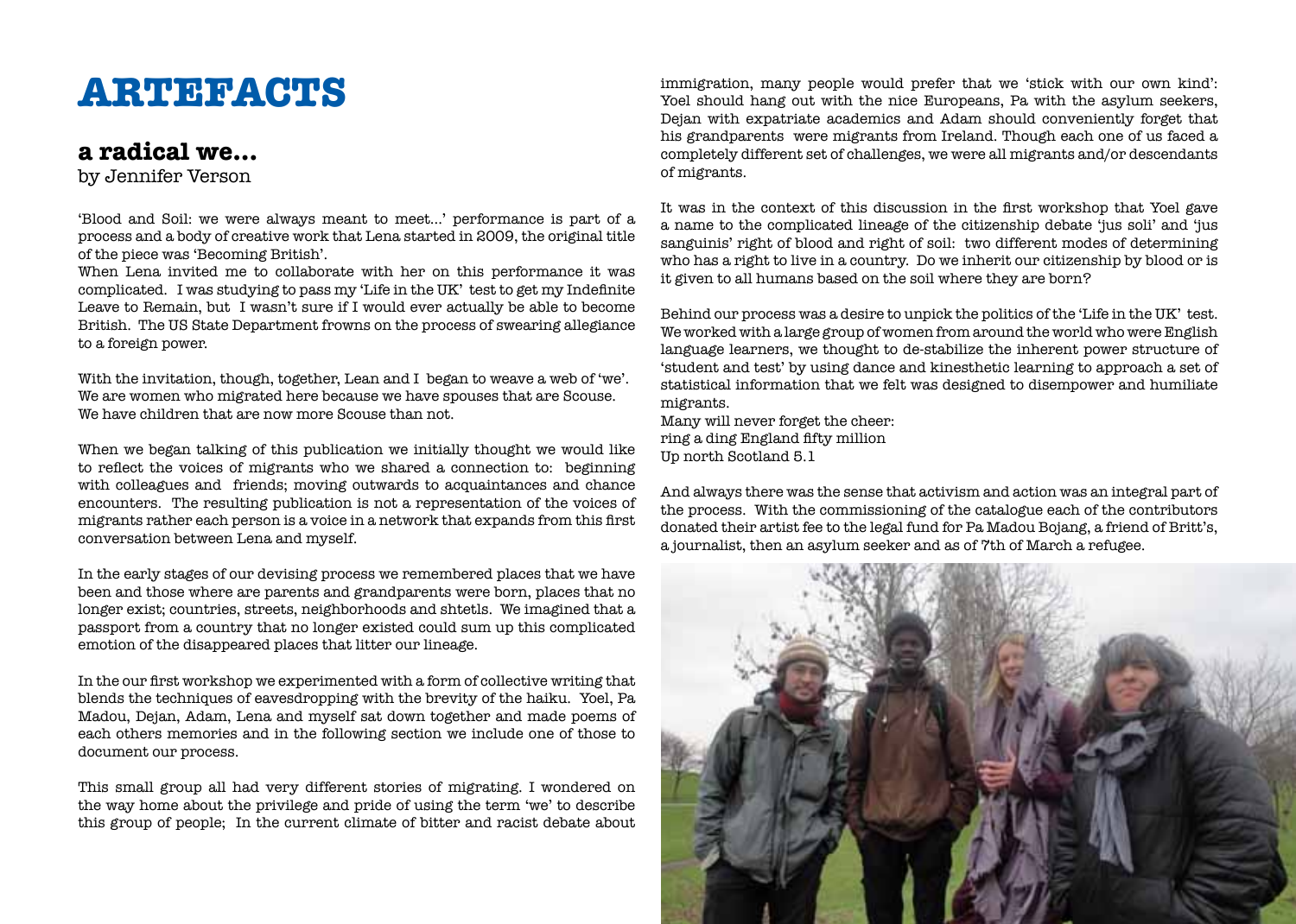**Lena Simic** is a new British citizen. Lena has lived in Liverpool for the last ten years. She is also Croatian. **Jennifer Verson** is American. She is currently undertaking the process of obtaining Indefinite Leave to Remain. Both artists have extensive experience in contemporary performance making, and have had their work presented locally, nationally and internationally. Both have successfully completed Life in the UK text. Both are married to Scousers and have little Scouse kids!

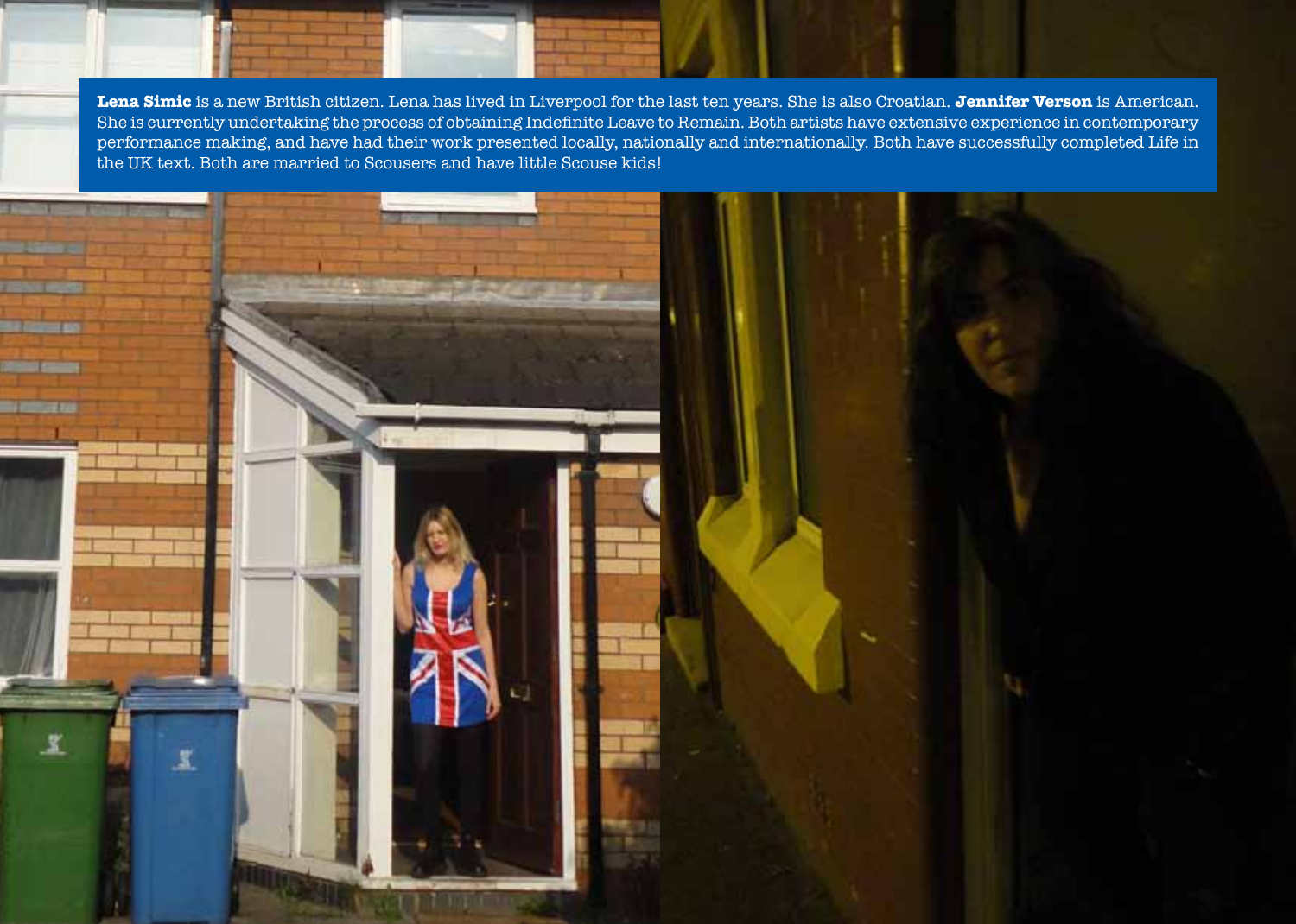## **PRINCE & THE GRIOT, DJELLY WITH PA MODOU BOJANG (PRINCE) IN ITK**

## **Prince:** Who Djelly Fafa Kuyateh?

**Djelly:** Djelly Fafa Kuyate is the son of Djelly Mama Kuyateh and Djelly Madi Kuyateh.

**Prince:** You are a griot and griots make a living out of praising people for reward. What is the difference between you and beggars?

**Djelly:** I am not a beggar. We transfer past generations to the new ones. We are bags full of memories of the past; Without me, your past would never be known; We are the memories of your ancestors who had struggled to make this place a better place for you to live.

## **Prince:** why do you always shout the names of people never see or met?

**Djelly:** this knowledge was given to me by my father and to him by his father, because without us, the name of your ancestors would be forgotten and you will not have any value in this present world; You only get your value through what had already been done by your ancestors in the past.

## **Prince:** but you always expect something from me for your survival

**Dielly:** Of course yes, because this foundation of giving me something has been already laid by your ancestors to mine. We are the bags of your hidden secret, we are bags full of memories and we are the bags that store all the secrets. We are the art of speeches, speaking of your genealogy and without me, perhaps you will never know who exactly you are.

## **Prince:** You are talking about my generation before you and I, how come you know it better than I do.

**Djelly:** since time immemorial, the kuyatehs had been in the services of your ancestors, who are the princes of the Keitas in Manding. There is no secret for us and perhaps without my ancestors, you would never know your history and this had been past from generations to generation before you and I.

**Prince:** So why should I be feeding you for only talking about my ancestry?

**Djelly:** because you have to do as your ancestors did. I was born djelly and we have no farmland, but we are the content of your own secret without which your past would be totally forgotten;

We make you what you are today; Honourable of your culture from the past to

the present! Be proud of feeding me as your father did to my father. This has been going on before you and I were born. Without me, you will not know where you come from; And if you do not know where you came from, will be impossible to identify where you going.

**Prince:** what does that benefit me in this 21st century to know where I come from? I already know who and where I am?

**Djelly:** This helps you to know your value as a child of Sundjatta Keita, the king of Manding, who gave us this hierarchy. We can't survive without you, the princes and you also cannot be known to your surrounding world without me, Dielly.

## **Goosey Goosey Gander: Eavesdropping Haiku from Workshop #1**

song right away children's nursery rhyme gooshy gooshy ganza wouldn't say his prayers quack quack quack upstairs downstairs broke his little back in nursery with friends sit around in a circle do the actions very very small maybe 3 maybe with lots of other children the idea of throwing people down the stairs very energetic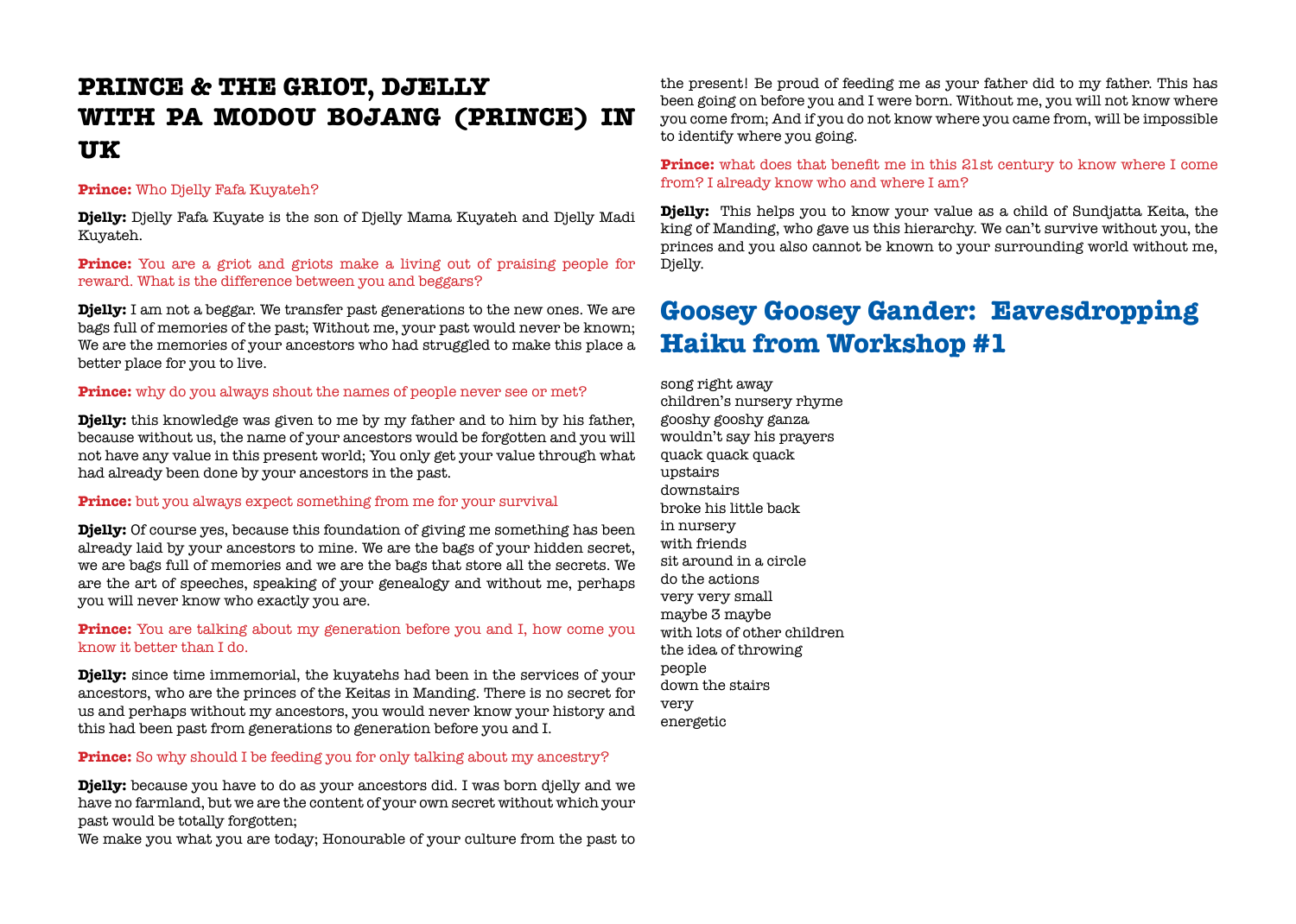## **Accounts of Transnational Love by white 'privileged' Europeans; a Spanish woman, a German woman and an English man**

I have always looked for love from far away places. The paradox of growing up in a small village, a closed community, a closed network, of receiving a sophisticated education on exclusion… it inspires either a strong desire to remain rooted or an unbearable desire to see the world.

Now boy, get on the road! Love swiftly traps you. You have become an avatar of transnational love.

You have moved somewhere to be with somebody because the geographical separation made your relationship impossible. You felt a need to try and lay down roots together. It's the triumph of romance over nationalism, a gesture that flies in the face of capitalist self interest!

He loves me. I love him. We want to belong.

He leaves his home for me. (Not only for me, he says. This is a good City, he always wanted to try and live somewhere else.)

And what you get is not little: a transnational relationship in a foreign country, a privileged access to another culture, another mind set through the intimacy of your relationship with the other, a back stage pass to the complexities, intricacies and sense of belonging within a culture. You feel empowered because you have become truly transnational, freeing yourself from the reductive aspects of your own culture by disassociation, while picking and choosing when and how you associate yourself with this new culture. Or so you think, while an underlying fear haunts you. Access to everywhere and nowhere.

This is not really my city either, nor my country (it's his), but all of a sudden I am the place. Me and this city become the same. In his eyes. Or in mine.

The fear also haunts your transnational love. Your sense of belonging,

your identity, your struggles with complexity all seem to be refracted through the prism of your relationship. You have potentially given up your 'dependence' on your national identity only to pin all your desire to belong onto the other. This conundrum exists for each partner, one having given up their physical country and the other partly disconnecting from their own culture by investing/hiding in the richness of this one 'other'.

He is angry. At me. At this place. And then at himself. He is lonely. I feel guilty. I am angry about feeling guilty. I want to try harder. I feel suffocated. I try to be understanding. I fail. We are both sad.

Next time we land differently, somewhere, again because of love and again because we want to move beyond our limits, and there we are, a part, by default, of an unknown space that is inhabited by people, communities, which this time we assume are not ours.

But hey, love has to keep crossing borders to remain alive, so it needs to confront that community of exclusion, it needs to claim its right to be there, it needs to change altogether what a community might be. And so we do, and soon love starts to feel trapped in the conflict of the space it inhabits, and soon, it finds new limits that it can cross.

Let's try again. Okay.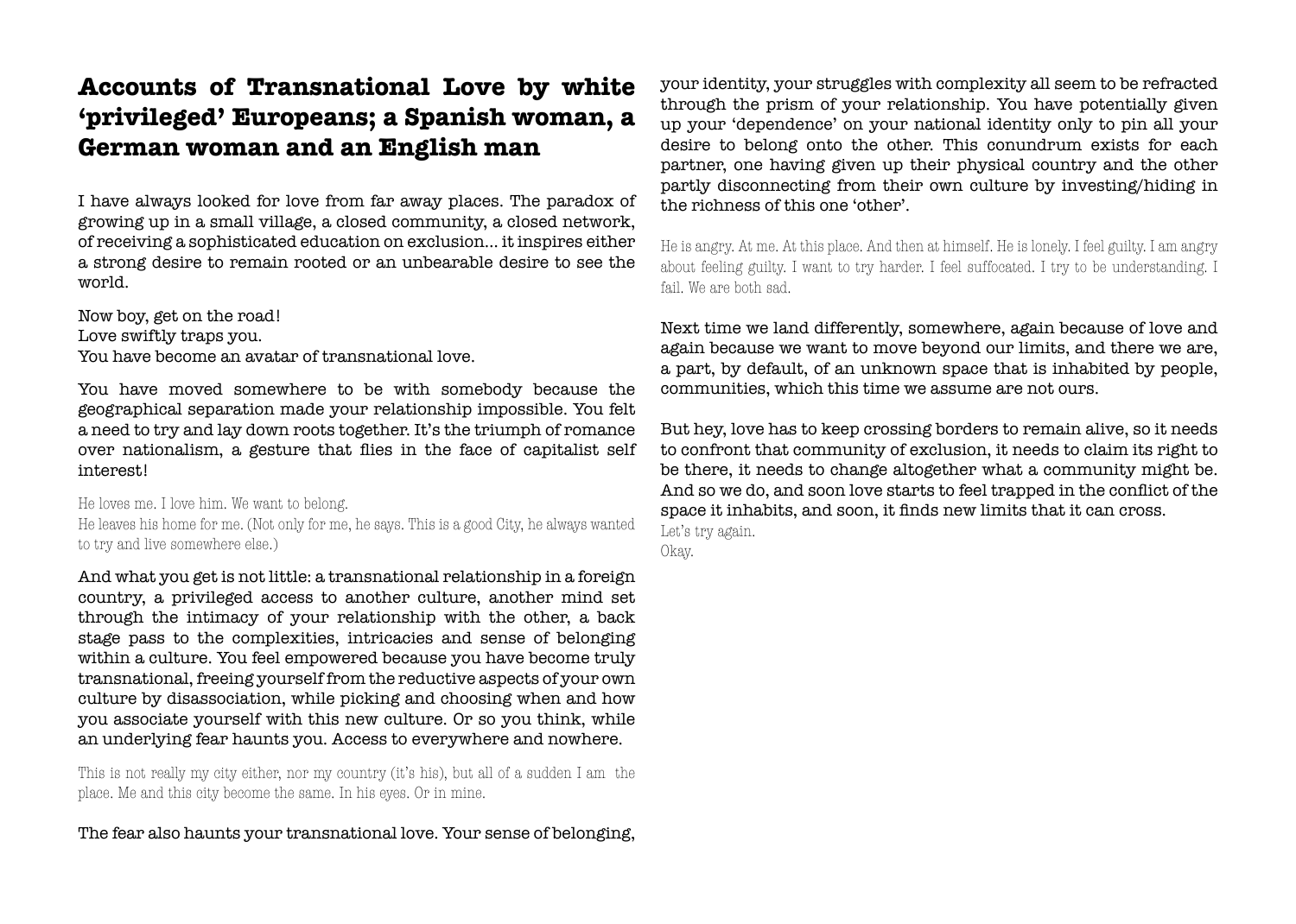## **Disappeared Places and Passports**

## **by Lena Simic with Marina Susil-Pryke, Dejan Karadaglic, Maya Mofardin and Anne Connell**

## **WHERE DO YOU COME FROM?**

I am from Dubrovnik. Well, more specifically I am from Montovjerna, a part of Dubrovnik. I grew up in a flat on the second floor. I love living up. I don't like houses; I like flats.

Dubrovnik used to be in Yugoslavia, now it's in Croatia. My street used to be called Masere i Spasica, now it is Od Kneza Branimira.

I come from the sea. I come from rocks and sea, not sandy beaches, but rocks and sea.

**Marina:** The last use of my Yugoslav passport was in February 1992, when I visited my parents for the last time before the break up of the country. The only inclination that things were going to change was on the night out with my school friends. Although said more as a joke, 'Well Marina, we might have a different name and everything might look different to you next time you come home', the smile was wiped off our faces as we all nodded. We said goodbye and I promised to them and my family I was returning home for good that summer of '92.

Get up, the war has started – my father woke me up. This was January 91.

**Dejan:** My first passport I ever had was of the Federal Republic of Yugoslavia (in Serbian Savezna Republika Jugoslavija, SRJ), which in that time was comprised of Serbia and Montenegro, and it was of blue colour. Although I was citizen of big Yugoslavia (Socialist Federal Republic Yugoslavia, SFRY), I never had the burgundy passport of SFRY, since it was rather difficult to get it for a young male before he served compulsory army service or, alternatively, had links in the secret police, which I did not.

When my mother was 27 days old, her older brother, a 3 year old, spilt

boiling coffee all over him. He died. My grandmother has a framed picture of him on her wall. He's in the field with a flower. He is wearing a sailor's suit. She says he's an angel.

My mother says that back then kids died young all the time. It was common.

**Maya:** One day my mum rung me. She said: "You need to send me some photos of yourself, you will need a new passport." So she got everything organized. She took out my new Croatian birth certificate for me and than got me a brand new Croatian passport. With the brand new photo inside that I sent her.

Except it wasn't called a passport any more but 'Putovnica', as in document for travel. It arrived in registered mail and it was new and hard and rigid and sort of shiny. Like I suppose this new country was hoping to be.

My grandfather saw Yugoslav Second World War heroes Masera and Spasic die in an explosion at sea. I grew up in a flat on the street named after them, Masere i Spasica 49. After the Yugoslav civil war, they renamed the street to Kneza Branimira (Duke Branimir). He was one of the first Croatian dukes. Masera and Spasic were just communists.

**Marina:** So my Yugoslav passport is now part of the history of the nation that once was formally known as Yugoslavia. We are now known as Bosnians, Croats, Serbs, Bosnian Croats, Bosnian Serbs, Serbian Croats, Croatian Serbs etc...

As far as I am concerned, Bosnian Croat is only on paper, in my heart I will always be Yugoslav.

Ratko was the name of my grandmother's son who died. Ratko means – 'of war'. He was a war child. I often jokingly acknowledge that I am a war child too. It makes people listen to me. It makes me important, or they are just being polite.

**Anne:** Anyway, on the morning of the trip, we took the train to get off at a station nearer the border and then hike to the nearest West-German town. Sure enough, in the course of the morning it transpired that two of the boys had forgotten to bring their passports. Oh, no! I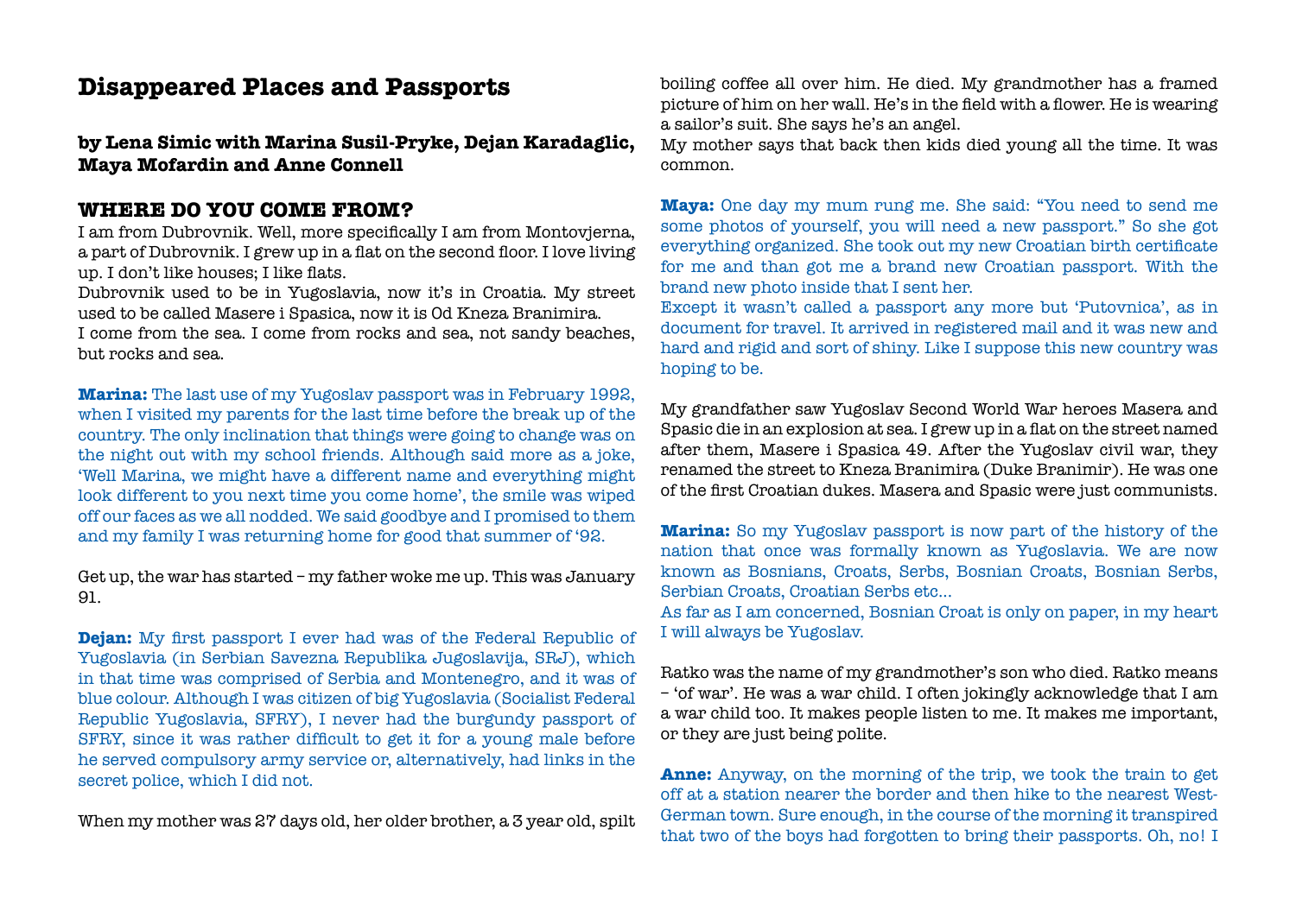remember feeling really worried! Not our teacher. When we got to the checkpoint, she just made them run ahead and raise their arm in the distance, as if they were holding their passport in the air. They must have been so scared. I was, I really wouldn't have wanted to be them! I actually thought they could get shot in the back! Nothing happened. I'm sure my teacher was aware of the farce it was by then. But at nine, I didn't have a clue.

We went into the nearest town and I had the biggest ice cream I'd ever had, and it actually tasted of strawberries AND had strawberry bits in it. What an experience! I never needed that passport again.

My uncle, a sea captain, called me off the Florida seas one October morning. He told me Dubrovnik, my hometown, had been bombed. I was in Bastrop, Louisiana at the time. This was once again 91.

**Dejan:** In October 2001, I visited USA, for the first time. When arrived at the Los Angeles airport, and show my passport on the checking point, the US immigration officer, with serious face, told me:'I am sorry your country does not exist!'. My explanation that I got the tourist visa only month before that in the US Embassy in London persuaded him to phone for assistance, and after some help of IT guys, who found a way to enter 'nonexistent country' into system, I was admitted to USA.

## **WHERE ARE YOU GOING?**

See, I am after the passport, the British passport. When I was little I used to say I want to marry someone from England because England is blue. Blue is my favourite colour. So I married someone from England. England is more grey than blue. Passport is kind of dark red. I need the passport. At airport arrivals and departures I am all the other nationalities. I want to go directly through. I want the passport.

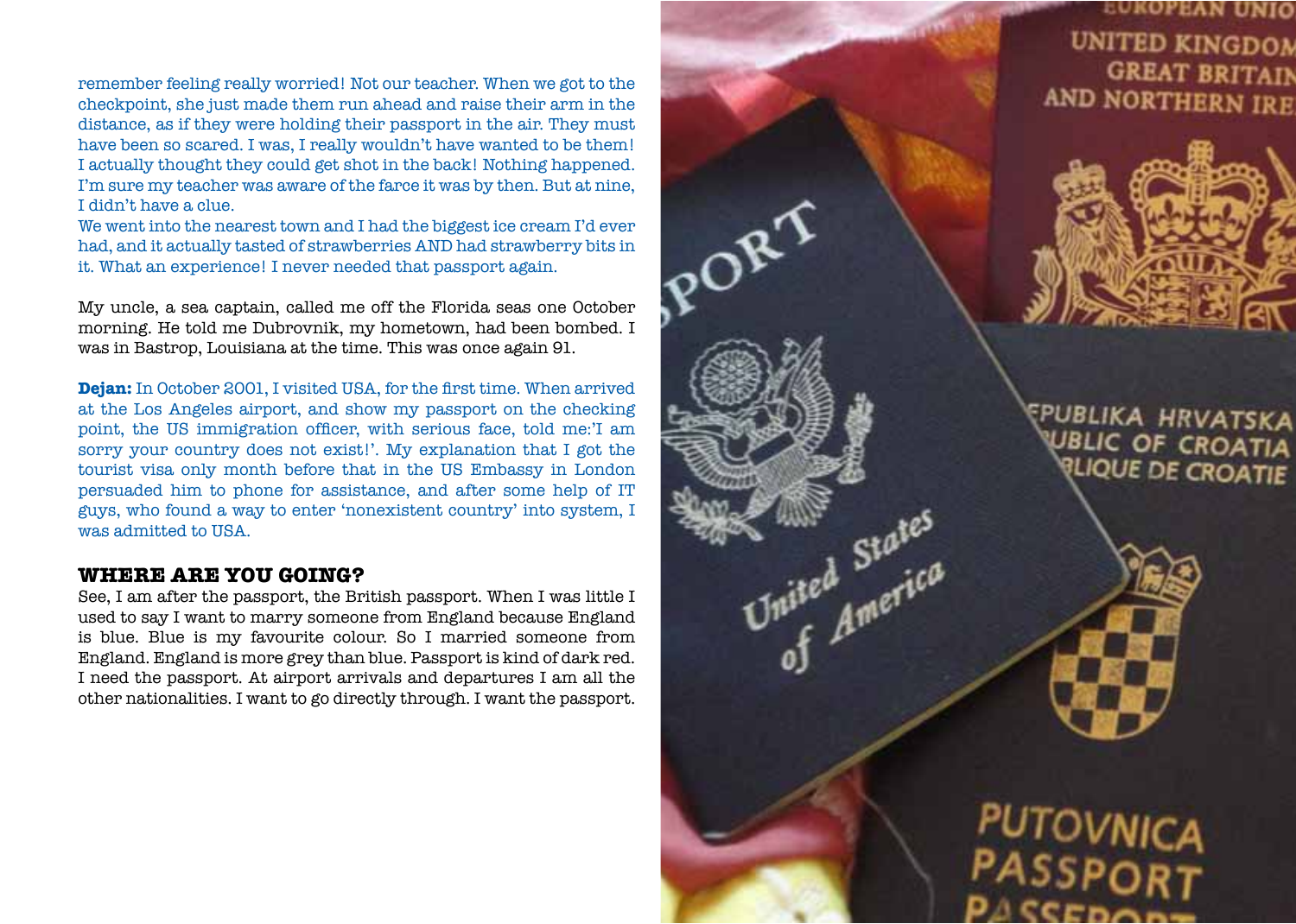# **Blood and Soil: we were always meant to meet...**

*Jennifer and Lena performing together. They bring on stage CD player, clock, tests and pencils. Jennifer and Lena giving out tests and pencils to audiences as they come into the hall.*

## **LENA** *semi-improvised*

Dear audiences, you are here to be tested on how British you are. referring to her Union Jack dress Please note my outfit for the occasion. Over the next 45 minutes you have an opportunity to complete 'Life in the UK' test.

But beware, there are prizes for the winners.

Feel free to work on your test whilst the performers are speaking or whilst the music is playing.

45 minutes overall.

Do try to work on it on your own. And in silence. Out of respect for the performers who will be performing their multiple belongings to this isle. You can start the test now.

*Jennifer starts the stopwatch*

## **JEN** *lectures from the front of the theatre perhaps with a slide of the screen*

the thing about applying for citizenship is that you are prostrating yourself to the state for the privilege of something that is fundamental for the survival of your family, and the state doesn't care who you are or what you've done or that your child's grandmother is 81 years old and spent her adult life delivering good British babies and doesn't have the nine hundred pounds to give you for the honour of being able to hold her granddaughter and it is humiliating, and if you are an artist or an activist and your very existence depends on your ability to memorize the population numbers of the four countries of the United Kingdom along the the racial and religious make up of each one and hundreds of other very pertinent but shall we say 'obscure' facts, the entire process can render you-silent

and what happens when an artist who speaks for her living is rendered speechless

I draw your attention to the aphotic zone of the ocean

this is the area with no light, there are no plants and the species that have evolved to live here are very special indeed

This is the area of our memory that is inhabited by the ancient longings and rituals of our ancestors

## **LENA** w*alking on the beam number one*

You might have heard of a traveller called Marco Polo who is believed to be born on the island of Curzola. Marco Polo was a 13th century trader and explorer who traveled throughout Central Asia and China. It is believed that Marco Polo met Kublai Khan, the ruler of Mongolia and China. His stories of distant lands have been transcribed by Rustichello, an Italian romance writer. The two met in a jail cell in Genoa...

This is my story about distant lands and forgotten places.

## *reaching desk number eight CURZOLA*

The island of Curzola is our first destination. The island of Curzola took in refugees and evacuees of the long forgotten South-Eastern European country war in the last decade of the last century. Old people, women with children, young girls who were in need of partying and sex. The girls wore their hair loose and swam topless in the sea. The war was raging nearby the beautiful island of Curzola. A war amongst brothers, a war with new armies and new uniforms. A war for the new. The troops of newly recruited soldiers visited the island regularly, as they heard that the young girls there were promiscuous and horny. The soldiers used to patrol the streets and nightclubs searching for loose girls. The soldiers looked unkempt and rough. They didn't seem very new, their faces were old. Their guns were second-rate and they stank. At night-time they would ply the girls with whiskey, offer them cigarettes and take them to the rocky shore. The girls were desperate. They would let the newly recruited soldiers fuck them hard on concrete near broken windows and glass. They felt obliged to them and their new army, their new country. They would let the soldiers screw them ruthlessly on the seashore and leave immediately afterwards. The girls, open and bleeding, wasted and full of salt, dreamt of some distant lands and some distant more gentle human kind. The girls plotted and plotted and eventually escaped. referring to soundtrack Miss Sarajevo and walking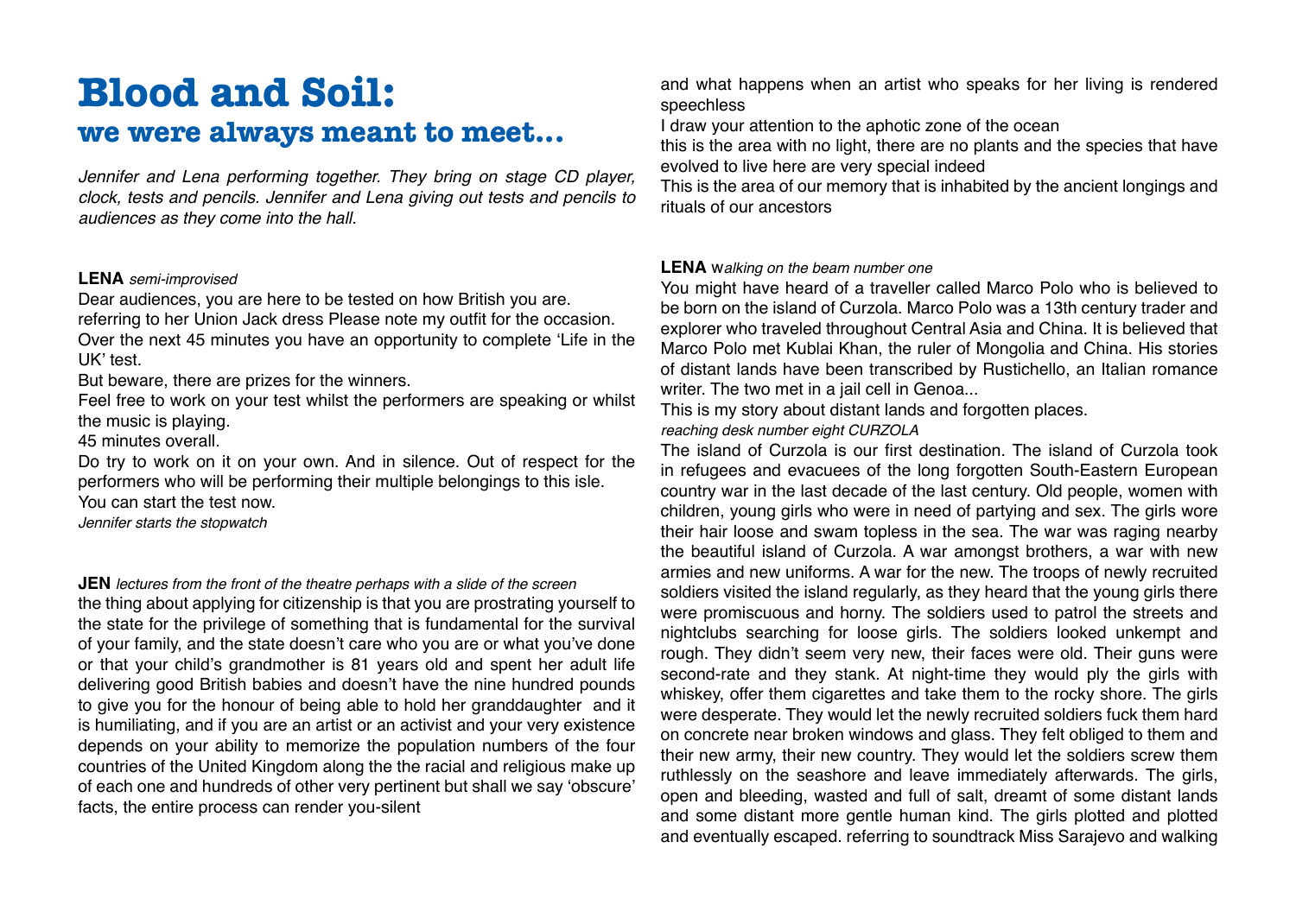along the beam number two This is called foreign intervention. reaching desk number one BOBARA, sitting on its edge

## **JEN**

*BATHYAL: Sunlight does not reach this zone, meaning there can be no primary production. It is known as themidnight zone because of this feature. Because of the lack of light, some species do not have eyes,*

the child cries over and over on the train heading north

i want to go home mommy i want to go home

mournful in my black boots I I sit and wait for my innocence to grow back so I can wail like the child

i want to go home

but

like my hymen my home is gone forever and that's the knowledge that separates us by generations

on the way

we pass

gm wastelands

post industrial depression towns that wail in the night

we want to go home

their maidenhead a nineteen fifties dream of prosperity and paychecks was ruptured by one hard thrust of reagan-omics

Jackson-it doesn't grow back

vanished into the night, new world order and feminism, white picket fences burned with bras as dysfunctional families crumbles

it is never coming back

but I am really tight when you haven't been fucked for a while

so Jackson voted for Clinton and I head north to the town where I was born its not your home

we are the dinner guest of the american dream who overstayed our welcome waiting for the rain to stop

the hosts are starting to fidget and the kids are getting whiney

but we hang on

hoping dessert is going to be served its not our home

## **LENA** *lying on the desk number one BOBARA*

A town of Bobara is a place where all the roads and rail tracks meet. Travellers sit together resting in coffee houses. Drinks are cheap. Summers are hot and dusty. The town is sad and lonely. Music plays very quietly. You can hardly hear it. Its residents are restless whilst travellers are resting. The truth is that they all want to leave. The town has seen much movement and not enough progress. A strategic place, a trade place.

One early August during the last decade of the last century the national radio station programme was interrupted by a foreign speaking voice with a following announcement:

'All British Citizens leave the country now. I repeat all British citizens are advised to leave the country now. All British Citizens leave the country now. I repeat all British citizens are advised to leave the country now.'

The town of Bobara was under siege. The liberators were underway. Some of the residents ran away. Most of the British citizens did leave the country during those stormy days. lies down with the notebook over her head

## **JEN** *BATHYAL*

i ninety five in infinite pompana beach florida to hampton beach new hampshire with not enough money for gas let alone boiled peanuts at pedro's south of the border we are headed for the county of the pointed firs when outside manhattan gas gauge sliding towards e supercedes my childish wish to see the statue of liberty then when grave yard shift fatigue marries complacency we miss the lincoln tunnel turn off caress a median and almost meet death

sun bleached red hair on white fingers clutch the steering wheel my two flat beige palms press the dash

my parents paid central driving school so they wouldn't have to spend endless hours in terror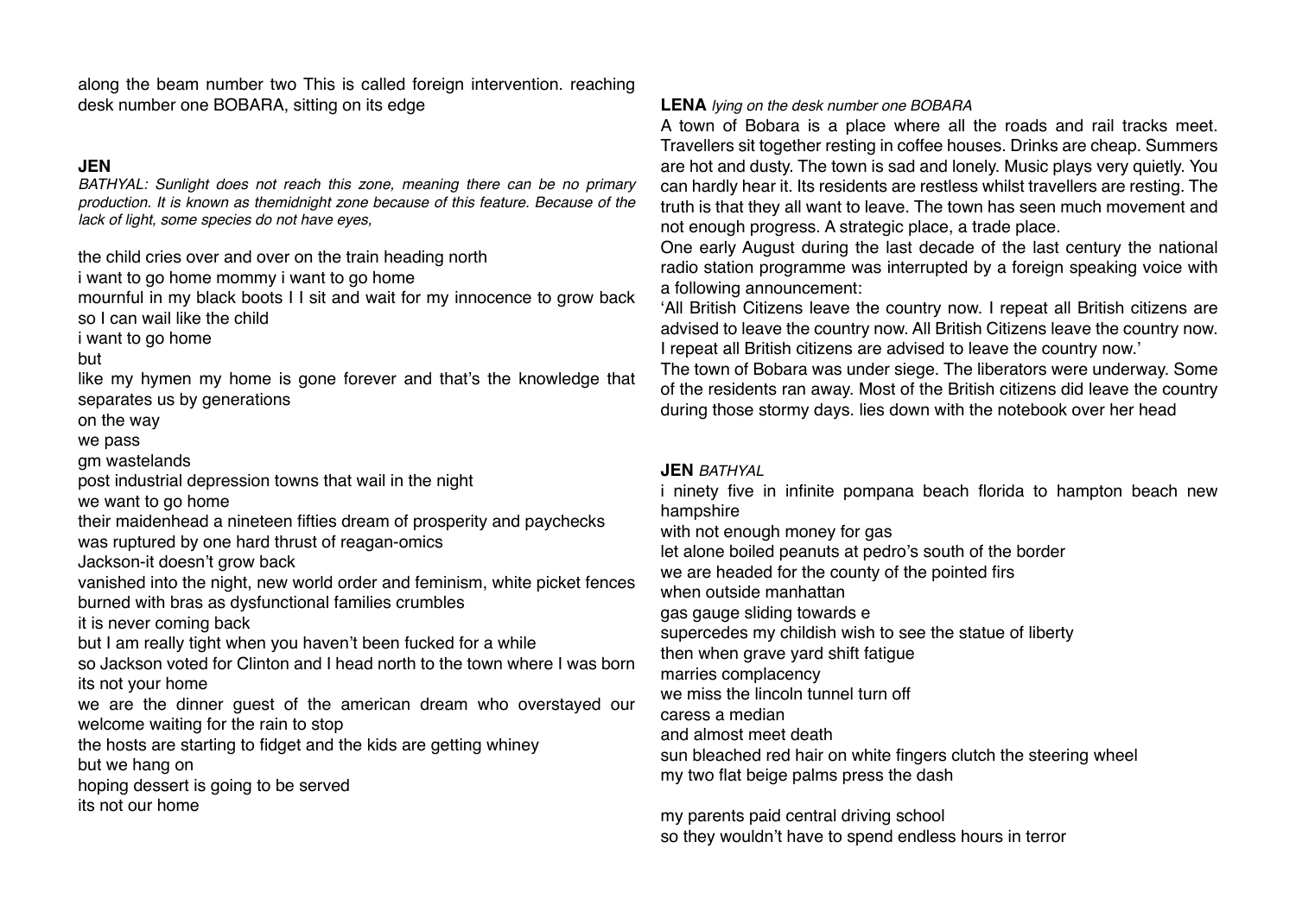with a reluctant teenager mother's right foot pumping that imaginary break she used to like to drive until heading out of skokie one day a middle aged chiropractor ran a red light and totaled the 1976 silver granada her always instinctive right arm that shot out at sudden stops to keep me in my seat now had a bursistis that never ceased to bother her when it rained but there were no sudden stops in the fall early dark of foster beach and when I graduated to the streets it was my father that took me out on saturday morning to tell me stories of selling socks on maxwell street while we cruised a deserted clyborn avenue my adolescent arms never knew danger never reached out to keep demons away but she saw to the other side of the glass grown up girls driving unfamilliar streets she saw lovers and rapists and demons and loss and held me tight in that seat until I left the car in the appropriate way

after she's gone nothing can make me feel say i ride rta cta amtrak and greyhound until finally i have no choice but to hold on to myself

on the long deserted highway stretches my short brown fingers turn white clutching the steering wheel until finally i pull off the highway

to puke my guts up in the deserted stall of a waffle house her long thin wrinkled fingers never turned white always held me in my seat

in a borrowed red convertible with new love new summer new york night when demons come and beckon us through a shatter on impact windshield we both hold on for ourselves because neither of us has hands like hers

## **LENA** *on desk number four MARCANA*

There are yellow trams connecting the great city of Lombarda with the market town of Marcana. If you were ever to visit this buzzing place, you could not fail to notice the birds that sing in the trees on the main square near the final tram stop. The youth are hanging out around the benches and statues in the market town of Marcana on the main square near the final tram stop. They don't listen to the birds. They drink and swear loudly and fancy each other clumsily. They swear for each other. Their voices are gentle. They are yet to notice the birds. Oh, the singing trees in the market town of Marcana on the main square near the final tram stop.

Philip, Daniel, Becky, Rachel, Fiona, Elizabeth, Lena and Nicola met in the market town of Marcana. They were hosted by the Modern Warfare Museum.

They went outside. They listened to places. They sang in rounds.

They watched the military parade, connected with the Modern Warfare Museum.

They whispered.

They sat quietly in pubs, in total silence.

They exchanged gifts.

They departed.

They overheard some people in the Modern Warfare Museum talking about ethos, sheer professionalism, long long history of 300 plus years, a history of combat, huge amounts of pride, being absolutely determined, complete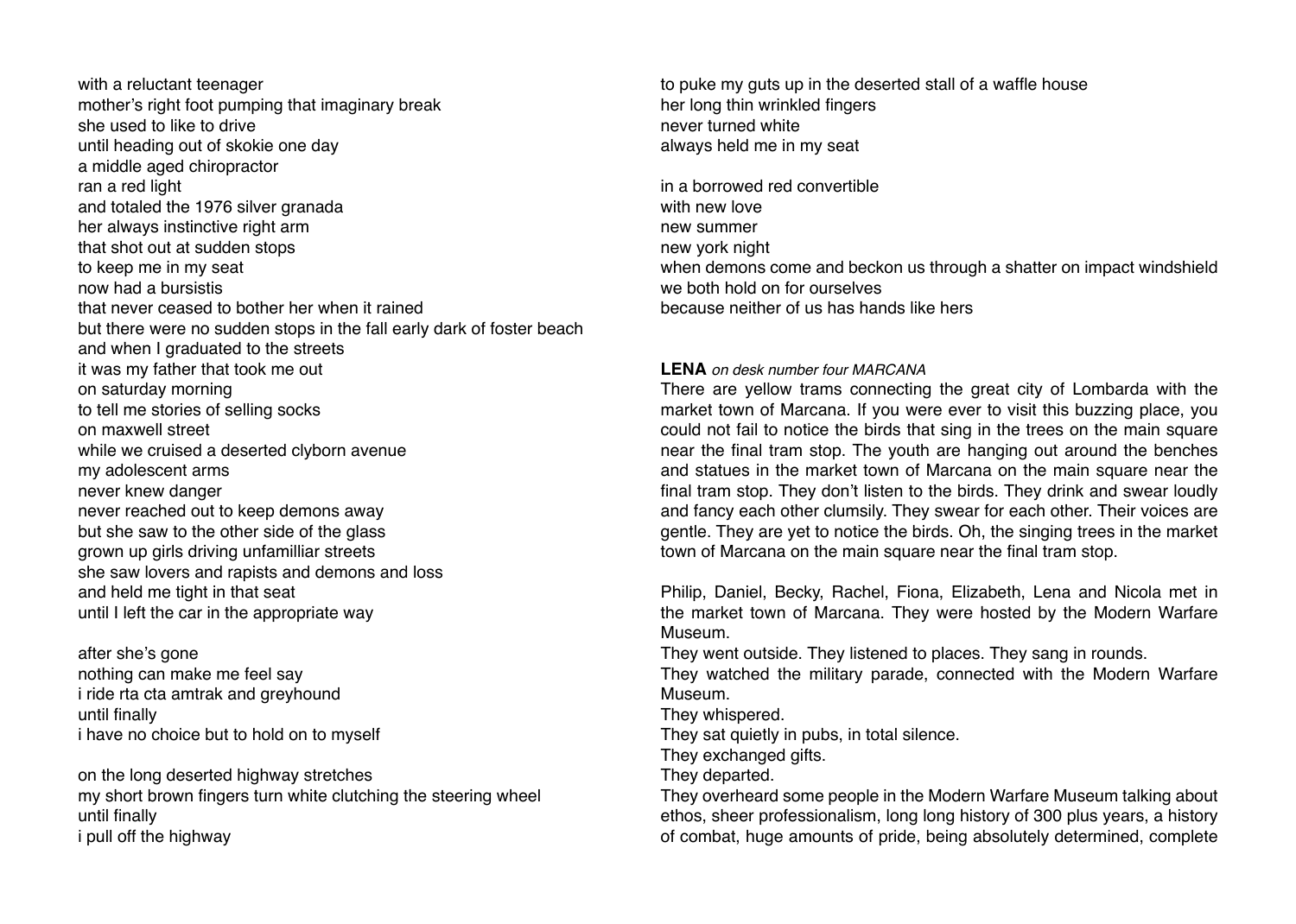civil war, triangulated conflict, crucifying of people, hammering them into poles, turning them into river, cutting them into pieces. They overheard stories about soldiers diplomats, bringing civil authority, different fractions, negotiations, political groupings, delivering of aid, securing of areas, progress, making a difference. stands tall on the edge of desk number four, Ravel's Bolero music starts very quietly

## **JEN**

*ABYSSAL: this zone remains in perpetual darkness and never receives daylight. It is the deeper part of the midnight zone which starts in the bathyalpelagic waters above*

Two roads diverged in a yellow wood and sorry I could not travel both And be one traveller, long I stood and looked down one as far as I could to where it bent in the undergrowth; Then took the other, as just as fair, and having perhaps the better claim because it was grassy and wanted wear; though as for that, the passing there had worn them really about the same, And both that morning equally lay in leaves no feet had trodden black. Oh, I kept the first for another day! Yet knowing how way leads on to way, I doubted if I should ever come back. I shall be telling this with a sigh Somewhere ages and ages hence: Two roads diverged in a wood, and I -- I took the one less travelled by, and that has made all the difference

## **LENA** to the sound of Ravel's Bolero, on desk number five MEZZA

If you ever knew a splendid city called Mezza you would know that it hosted the World Games back in the eighth decade of the last century and boasted first ever Holiday Hotel in that long forgotten country of the South Eastern Europe. All the people of that forgotten country of the South Eastern Europe watched the images of that magnificent high rise building Holiday Hotel on their television sets. Glass and steel, their own reflections. They were proud albeit a bit envious. They hoped that one day such wondrous buildings Holiday Hotel might appear in their own cities. However, Mezza was a model city, full of music, food and drink. It deserved such luxuries, journalists and athletes. Youth. Harmony. Holiday Hotel. one arm raised high, on the edge of the desk looking outwards

## **JEN**

I have a dream that one day this nation will rise up and live out the true meaning of its creed: "We hold these truths to be self-evident, that all men are created equal."

I have a dream that one day on the red hills of Georgia, the sons of former slaves and the sons of former slave owners will be able to sit down together at the table of brotherhood.

I have a dream that one day even the state of Mississippi, a state sweltering with the heat of injustice, sweltering with the heat of oppression, will be transformed into an oasis of freedom and justice.

I have a dream that my four little children will one day live in a nation where they will not be judged by the color of their skin but by the content of their character.

I have a dream today!

I have a dream that one day, down in Alabama, with its vicious racists, with its governor having his lips dripping with the words of "interposition" and "nullification"--one day right there in Alabama little black boys and black girls will be able to join hands with little white boys and white girls as sisters and brothers.

## **LENA** *leaning towards desk number six GIUPPANA*

In the region of Giuppana there are people who stand there staring at you. The landscape's very striking, with dwellings and churches cut into the sandstone. The women wear dark purple dresses and there are markings of another race upon them. As they stare at you, you begin to fear them. As they stare at you, you name them barbarians. They are silent and powerful. The women converse with other women only. They never speak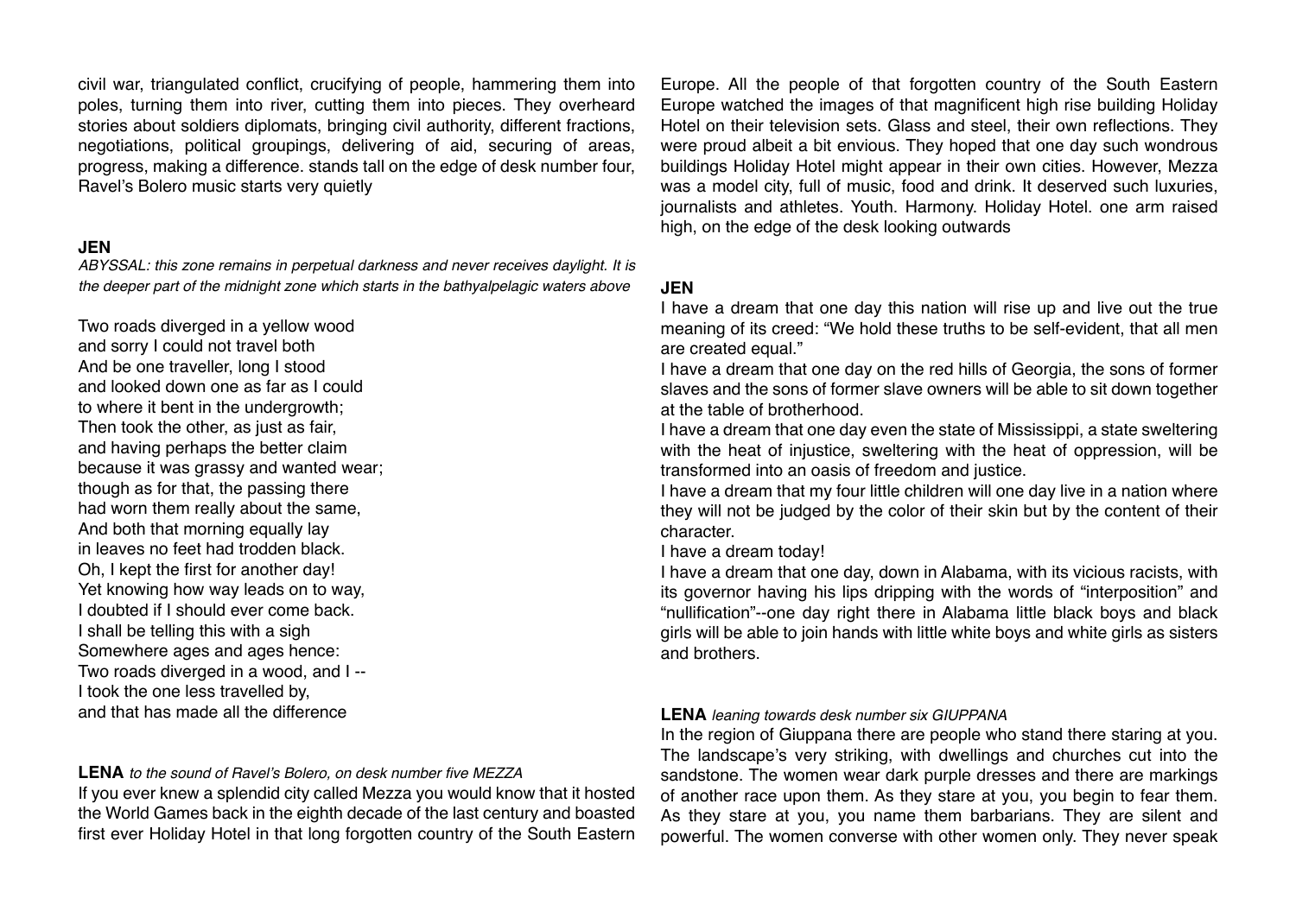with strangers. They move about in groups. They are rumoured to be bold lovers, full of pleasure.

## **JEN**

I am an old woman named after my mother My old man is another child that's grown old If dreams were lightning thunder was desire This old house would have burnt down a long time ago

## Chorus:

Make me an angel that flies from montgom'ry Make me a poster of an old rodeo Just give me one thing that I can hold on to To believe in this living is just a hard way to go

When I was a young girl well, I had me a cowboy He weren't much to look at, just free rambling man But that was a long time and no matter how I try The years just flow by like a broken down dam.

## Repeat chorus:

There's flies in the kitchen I can hear 'em there buzzing And I ain't done nothing since I woke up today. How the hell can a person go to work in the morning And come home in the evening and have nothing to say.

**LENA** walking along beam number one, then on desk number three SANT' ANDREA Walking through the hills away from the sea you will come across the settlement of Sant' Andrea, rather small, with dirt roads and a few shops selling a few things. Shops open every day without fail. The place is full of broken damaged buildings. Sant' Andrea is in conflict zone, amongst two armies disrespecting ceasefire. None of the buildings have windows. Oh, the noise. All the glass shattered from detonations. The sky is full of noise. No one ever repairs the windows as more detonation is expected. Conflict is ongoing between the two newly formed armies. People of Sant' Andrea are weary. There are no adult men there, except for foreign soldiers keeping peace between the two warring armies. The adult men of Sant' Andrea are in either of the two warring armies. The foreign soldiers spend their time in the old disused school. They play with the children outside and they give them sweets. They escort the convoys of humanitarian aid through the checkpoints. They have to be careful, as they must not be seen to favour one party or another. They need to remain neutral. Old people, women and children of Sant' Andrea are relatively friendly to them. Maybe they want something, maybe they are just being nice. They come and visit them in the school, they clean for them, they see them outside on their duty. Some even dare invite them into their demolished houses and prepare strong coffee for them. Foreign soldiers drink the coffee, thank the people for their hospitality and observe how dust and debris from the shelling has been neatly moved onto one side. Sant' Andrea is full of noise and children's laughter. Ocassionally some of the more adventurous children get caught in the crossfire between the two warring armies, or stand on land mines whilst playing in the hills. Sant' Andrea thus experiences more noise, less children's laughter. If you listen very carefully in the night you might even hear some of the soldiers' cry.

## **JEN**

HADAL ZONE: spans from depths of 6,000 metres (20,000 ft) to the ocean floor. *Creatures in these areas must be able to live in complete darkness.*

Yis'ga'dal v'yis'kadash sh'may ra'bbo, b'olmo dee'vro chir'usay v'yamlich malchu'say, b'chayaychon uv'yomay'chon uv'chayay d'chol bais Yisroel, ba'agolo u'viz'man koriv; v'imru Omein.

Y'hay shmay rabbo m'vorach l'olam ul'olmay olmayo.

Yisborach v'yishtabach v'yispoar v'yisromam v'yismasay, v'yishador v'yis'aleh v'yisalal, shmay d'kudsho, brich hu, l'aylo min kl birchoso v'sheeroso, tush'bechoso v'nechemoso, da,ameeran b'olmo; vimru Omein. Y'hay shlomo rabbo min sh'mayo, v'chayim alaynu v'al kol Yisroel; v'imru Omein.

Oseh sholom bimromov, hu ya'aseh sholom olaynu, v'al kol yisroel; vimru Omein.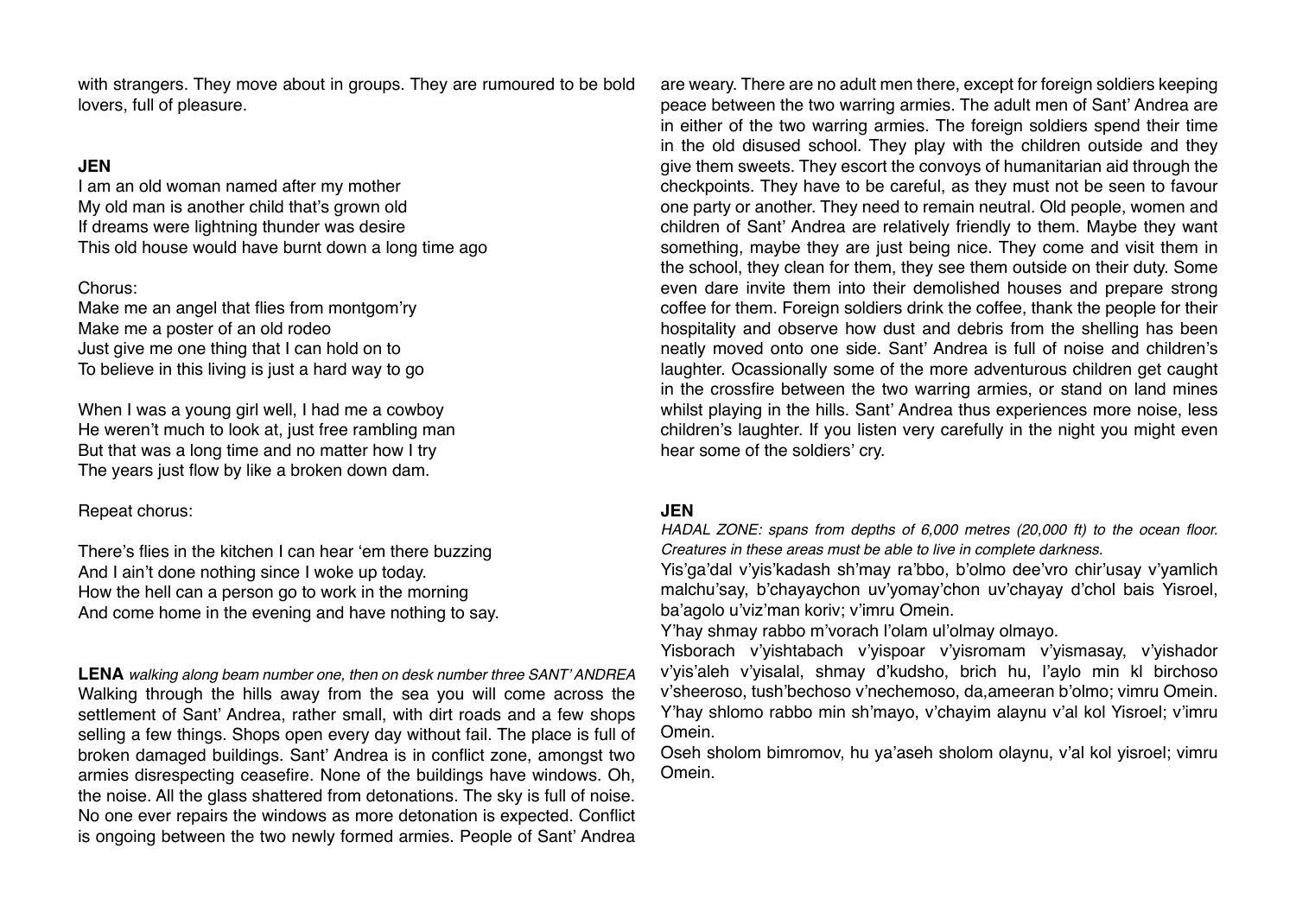## **LENA** *on desk number two LACROMA*

The magnificent and highly diverse city of Lacroma boasts a few extraordinary tall celestial building named after mythological creatures and beastly characters. Medea, the daughter of King Aeetes of Colchis, nice of Circe, granddaughter of the sun god Helios and later wife to the hero Jason, with whom she had two children. Mermeros and Pheres, names one of the Lacroma towers: Medea Tower.

"The building is of reinforced concrete framed construction with in-situ reinforced concrete floors and beams, floors being finished with a quilted soundproof layer under thermoplastic floor tiling.... All floor levels are accessible from the one main staircase or alternatively via the two selfoperated lifts provided, both of which are available to the lower ground floor and the upper ground floor, and then each serve alternative floors for the remaining floors of the building.

Spacious main entrance halls are provided at every floor, finished with granolithic floor tiles and wall surfaces are finished in a special cementbased paint in bright colours. Similar internal colour schemes have been used throughout each of the forty dwellings, and as an added attraction the walls of all living-rooms have been wall-papered to give a pleasant finish.

... To hundreds of Lacroma families, moving into a tower block of flats means more than a change of house: it means a new way of life, a change in the habits of half a lifetime and a sudden jump to a higher standard of living.

Many of the inhabitants of Medea Tower come from the small, terraced houses in the smokey back streets of Meleda.

There, the families lived their lives horizontally. If they wanted a chat, they would go to the front door. If the children wanted to play, they would be a few hundred yards away at the most, in the street.

Life in Medea tower is vertical. There are four families to a floor and your next door neighbour of the past decade might be seven floors away.

The children – after they have outworn the thrill of lift-riding – will be 100 yards below you and not so easily on hand.

Life is quieter – the concrete floors and comparative seclusion see to that. Inevitably, the television comes into its own as symbolised by the giant aerial on top of Medea Tower.

For the first time in their lives, housewives are coping with modern aids they never had before in old-fashioned houses – electric points in all the rooms, electric cookers, built-in cupboards, rubber-tilled floors and electric lifts." (taken from Liverpool Daily Post article 'Medea Tower - another feature in the changing face of Liverpool' 2nd November 1958)

Medea's children Mermeros and Pheres died at her mother's hands. Medea Tower is rumoured to be demolished as well.

## **JEN**

THE LITTORAL ZONE: the idea of the littoral zone is extended roughly to the edge of *the continental shelf. Starting from the shoreline, the littoral zone begins at the spray region just above the high tide mark.*

It seems preposterous to me that in order to be able to stay in this country immigrants need to know things that your average person in the UK have absolutely no idea about. Buying an ice lollie for my daughter, I had to ask which one the Solero is, I needed to verify that it was the fruity on the outside creamy on the inside one. She was very nice about it, and then we began to joke that the Life in the UK test should ask migrants to identify the different types of ice lollies. This would be much more useful. To live in the UK we need to know the best free stuff in London, how to get the bus to actually stop for you, and how to order a pint.The woman did not know what percent of the population is an ethnic minority, the percentage less women make per hour than men, and the year that all women got the right to vote. Eight, Twenty and 1928 by the way. The thing is, that maybe it does prepare one for life in the UK and its outdated education system which stresses memorizing facts instead of pursuing knowledge, learning, and skills. Maybe, this horrible experience of cramming facts into my head, will prepare me to help my daughter with her GCSE's and A Levels. Or maybe I am being too optimistic and have to think to the earlier horrors that we are soon to endure when they test her intelligence at age 7! At least she is unlikely to be scarred for life by the 11 plus, which I have only heard about on the telly. I can't weigh in on the relative social advantages of grammar schools and comprehensives, I am still trying to get over the fact that they really expect children to start formal school at age 4.

## **LENA** on desk number seven SCOGLI PETTINI

If you were ever to walk above the city of Lacroma you will find yourself in a place called Scogli Pettini. The land is barren and the air is cold. The winds blow all the time. The trees are scarce. The place is nicknamed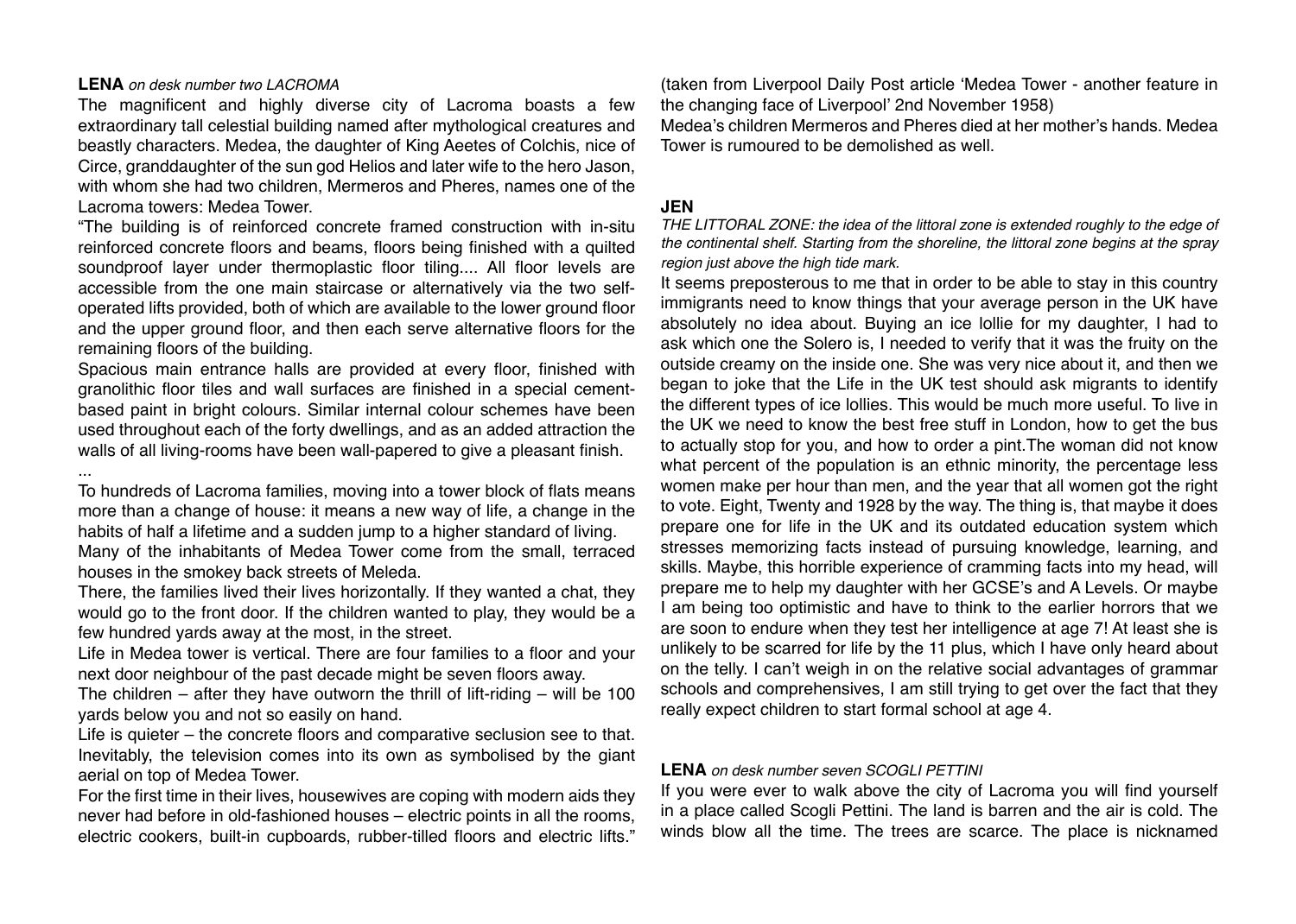'King Lear's land' – the barren heath. The heath is not inhabitable. Very few people go by. Cars pull up on the parking lot early in the morning, the dog walkers greet each other begrudgingly, the parades are made in vain on Sundays and distressed flags can be found on the ground. Children play nasty games in the two playgrounds. Older children bully the younger ones. Some super naughty ones ride sqad bikes. The scenery is serene when it snows, but that doesn't happen often enough.

## **JEN**

## *LITTORAL*

## November 30th, 2010 by admin in General

I had a red velvet chair, and a matching red velvet sofa, it wasn't simply cheap furniture, it was free I try to remember where I got them, but all I recall is the position it occupied in my room overlooking the motorway.

My father called it the Roosevelt, or the Dan Ryan, or the Edens. This is how you can tell a carpet bagger, somebody who has moved to the city to make it, they use the numbers for the highways and never the names.

My father quizzed us. Chicago is a grid and every street has a number and a logic, we needed to know the logic to survive. My friend's father made her memorize the presidents and vice presidents in both chronological and alphabetical order. She is getting her phd now, and I'm on the dole.

I remember the words to Robert Frost poems, Martin Luther King's I have a dream speech, and Angel From Montgomery, they all blend together in my insomnia and I am 'An Old woman, named after my mother, who had a dreamt that on the red foot hills of Georgia her children's children would find two paths in a yellow wood'

My mother used recipes from magical 1970's cookbooks. The cookbooks are long gone and I attempt to use the magic of the internet to restore her memory, but nobody makes marble brownies any more.

She wrote things down and kept extremely banal travel journals that never revealed her interior life but were always highly legible. I have her passport holder, its faded red leather with her initials etched into it.

In the United States everybody has a car, and it is easy to find a couch in the alley, in England, it is impossible to move a settee into a Victorian Terraces and I try to remember every sofa that I have ever loved.

## **LENA** on desk number nine MONTINVERNO

Once upon a time there was a street called Mašere and Spasića. It was long. It was ambitious. It was nicknamed The Great Wall of China. It was in the city of Montinverno. The residents of Mašere and Spasića were strong, they loved the street, they took great pride in walking down their long street. The children rode their bicycles, the young girls walked hand in hand, the teenagers snogged each other on benches. The street was built for utilitarian living, with numerous blocks of flats and happy neighbours. Mašere and Spasića were named after two lieutenant commanders of the Royal Navy of the very much forgotten no longer existent country of the South Eastern Europe. Spasić and Mašera blew up a destroyer 'Zagabria' so that it would not fall into the hands of fascists. The lieutenant commanders sunk with the warship. However, Mašere and Spasića street is no longer named after them. Times have changed. Names as well.

I grew up on this street. I now live around the corner. jump down into the sea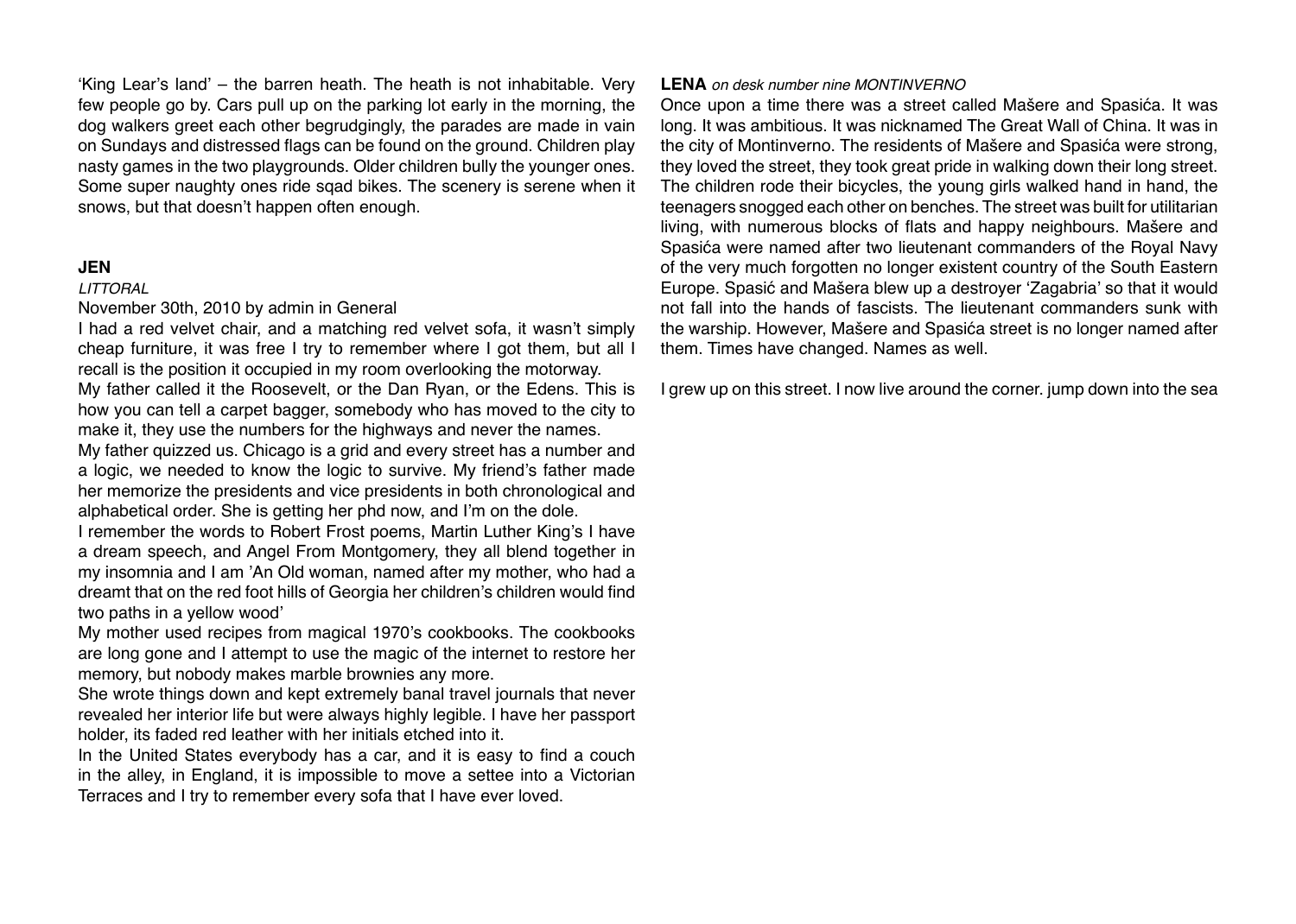# **Prizes for the audience 'Life in the UK' test takers:**

'Crossing California' by Adam Langer 'Invisible Cities' by Italo Calvino 'Travels in the Land of Kublai Khan' by Marco Polo 'Medea and other plays' by Euripides 'they Would Never Hurt A Fly' by Slavenka Drakulic 'The Road Not Taken and other poems' by Robert Frost 'Torvell and Dean Golden Moments' DVD Peter Kosminsky's "Warriors" DVD 'Recovery' Eminem CD 'Fiddler on the Roof' CD 'Miss Sarajevo' CD

# **Thank you**

To Paula Kearns and the staff at the café at the West Everton Community Council.

To workshop participants and publication contributors: Adam Byrne , Dejan Karadaglic, Pa Modou Bojang, Yoel Giboudot, Anne Connell, Imogen Tyler, Marina Susil-Pryke, Maya Mofardin, Tuebrook Transnational (Lorena Rivero de Beer, Ben Phillips and Britt Jurgensen), Caroline Helal and ESOL students from the Blackburn House.

## To Lena's friends and colleagues for advice on how to become British:

Abi Lake, Alice Bunker-Whitney, Anna Ketskemety, Ben Phillips, Bryan Biggs, Carmel Cleary, Cathy Butterworth, Clare Duffy, Caroline Wilson, Dan Simpkins and Penny Whitehead, Emily Underwood, Elaine Aston, Fiona Stirling and Andrew Butterworth, Gerry Harris, Helen Simpson, Ilva Navarro Bateman and Sasha Dundjerovic, Imogen Tyler and Bruce Bennett with Louie and Bella, Jane Trowell, Jill Godfrey, Jill Greenhalgh, John Bennett, Kerstin Bueschges, Lisa Baraitser, Lorena Rivero de Beer, Louie Jenkins, Margareta Kern, Paula McCloskey, Robyn Oxenham-Turner and Steve Higginson.



To Factory Floor, creative network for women solo performers and writers for feedback and support.

To Fiona Templeton and DIY workshop participants at 'Eavesdroppers' Choir' in Bury, particularly Daniel Gosling.

To Andy Thomas for a dialogue with Lena.

To Tina Gverovic for sharing memories of our time together on the island of Korcula and Marco Polo book.

- To Christopher James and printing.com for their generous help.
- To Mary Prestidge for Dance for Beginners classes and the use of her studio.
- To Robert Harrison and Ella Rose for their love and support.

To Gary and the boys at the Institute for the Art and Practice of Dissent at Home.

To Arts Council England.